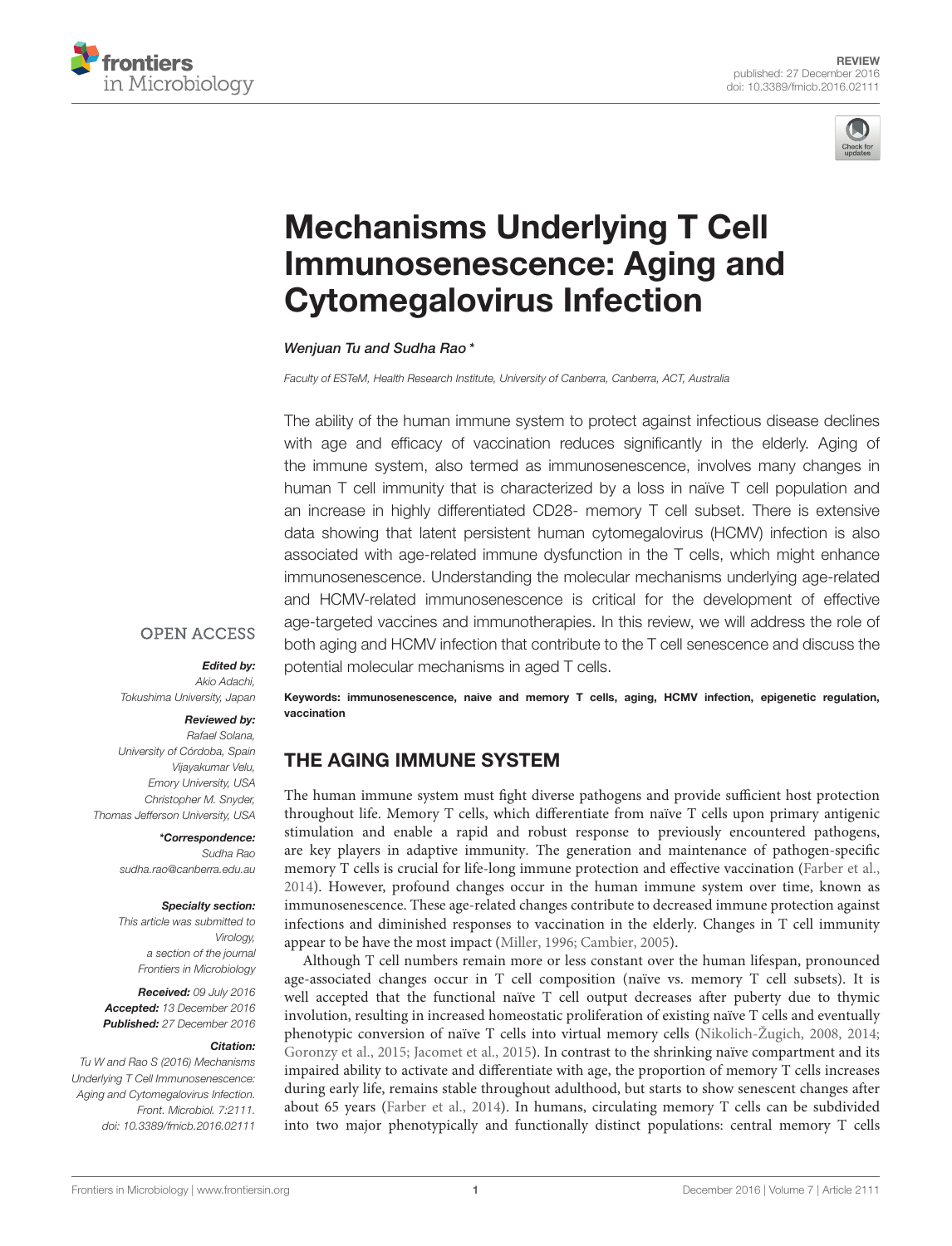$(T<sub>CM</sub>; CD45RA<sup>-</sup>CCR<sup>+</sup>CD62L<sup>+</sup>)$ , which are largely confined to secondary lymphoid tissues, and effector memory T cells (TEM; CD45RA−CCR7−CD62L−), which can traffic to multiple peripheral compartments [\(Sallusto et al., 1999;](#page-10-2) [Mueller et al.,](#page-9-2) [2013;](#page-9-2) [Farber et al., 2014\)](#page-8-0).  $T_{CM}$  cells are enriched for  $CD4^+$  T cells, while  $T_{EM}$  cells are predominantly  $CD8<sup>+</sup>$  T cells in human blood [\(Moro-García et al., 2013\)](#page-9-3).

One of the most prominent T cell changes to occur with age is the loss of the co-stimulatory molecule CD28 and the progressive accumulation of highly differentiated CD28<sup>−</sup> TEM cells (CD45RA+CD28−CCR7−CD62L−), mainly in the CD8<sup>+</sup> T cell population [\(Koch et al., 2008\)](#page-9-4). These cells are characterized by decreased proliferative capacity, shortened telomeres, a reduced TCR repertoire, and enhanced cytotoxic activity. As CD28 is crucial for complete T cell activation, CD28 loss is associated with increased susceptibility to infections and a weakened immune response to vaccination in older people [\(Saurwein-Teissl et al., 2002;](#page-10-3) [Almanzar et al., 2005;](#page-7-1) Sansoni et al., [2008;](#page-10-4) [Moro-García et al., 2013\)](#page-9-3). However, CD28<sup>−</sup> T cells are not anergic, so they might also play a role in tissuemediated immunity (CD8+CD28<sup>−</sup> T cells) [\(Flavell et al., 2013\)](#page-8-2) and cytomegalovirus (CMV) infection control (CD4+CD28<sup>−</sup> T cells) [\(Moro-García et al., 2013\)](#page-9-3). Further studies to explore the generation and maintenance of CD28<sup>−</sup> T cells, especially in different disease states, will help establish their immune function and enhance our understanding of human T cell aging.

It is thought that the memory T cells generated in youth are well preserved and remain strongly protective over decades [\(Hammarlund et al., 2003,](#page-8-3) [2005\)](#page-8-4), while T cell memory responses first derived in old age are severely impaired [\(Haynes et al.,](#page-8-5) [2003;](#page-8-5) [Weinberger et al., 2008;](#page-11-0) [Nikolich-Žugich and Rudd, 2010;](#page-10-5) [Valkenburg et al., 2012\)](#page-11-1). Therefore, age-targeted vaccines and immunotherapies are required.

The ability to generate protective immune responses largely depends on the generation and maintenance of a diverse and well-balanced T cell repertoire. Several studies have shown contraction in T cell diversity corresponding to a shrinkage in the naïve T cell compartment in elderly individuals due to thymic involution [\(Naylor et al., 2005;](#page-10-6) [Britanova et al., 2014\)](#page-7-2). However, these studies do not take the dramatic influence of latent persistent infection into account, particularly CMV infection, which is known to be associated with age-related alterations in the T cell pool and function. Recent evidence suggests that homeostatic proliferation maintains the naïve  $CD4^+$  T cell compartment and its diverse repertoire, but not naïve CD8<sup>+</sup> T cells, in CMV-negative individuals. A decline in naïve  $CD4^+$ T cell subsets occurs in the presence of CMV, but there is no depletion of naïve CD8<sup>+</sup> T cells [\(Wertheimer et al., 2014\)](#page-11-2). In principle, thymic involution should have an equal impact on both  $CD4^+$  and  $CD8^+$  T cells. Therefore, the differences seen between the two subsets suggest that shrinkage of the naïve  $CD8<sup>+</sup>$  T cell pool is more likely to be due to increased development of virtual memory T cells (which are well characterized in murine models [Sprent and Surh, 2011;](#page-11-3) [Renkema et al., 2014\)](#page-10-7) than the defective regeneration ability of an aged thymus. Moreover, unprimed "innate/memory-like"  $CD8<sup>+</sup>$  T cells have recently been identified in humans [\(Jacomet et al., 2015\)](#page-9-1). Taken together, these data imply that thymic involution might be less important for maintaining T cell diversity than previously thought. Characterization of the epigenetic signatures and transcriptional profiles of these virtual memory T cells will help explain how antigen-inexperienced T cells acquire the memory phenotype and how they contribute to the aging immune system.

Given that polyfunctional T cells confer a more effective immune response to infections [\(Yamamoto et al., 2009;](#page-11-4) Boyd et al., [2015;](#page-7-3) [Snyder et al., 2016\)](#page-10-8), it is important to investigate the impact of aging on T cell polyfunctionality. Van Epps et al. demonstrated enhanced polyfunctionality in CD8<sup>+</sup> TEM cell subsets in older individuals, but both CD4<sup>+</sup> and CD8<sup>+</sup> T<sub>CM</sub> cells exhibited an age-associated decline in polyfunctionality [\(Van Epps et al., 2014\)](#page-11-5). However, the CMV-seropositive reaction was again not examined, and the possibility that increased polyfunctional  $CD8<sup>+</sup>$  T<sub>EM</sub> cells may be due to repeated antigenic stimulation could not, therefore, be excluded.

Despite intensive studies of T cells providing some insights into immune system aging, they have a number of limitations that need to be taken into consideration in future investigations. First, most of our current knowledge on T cell aging is based on studies of circulating peripheral blood T cells, which only represent 2% of the total T cell pool [\(Farber et al., 2014\)](#page-8-0). Circulating memory T cells predominantly reside in tissues other than the blood [\(Mueller et al., 2013\)](#page-9-2). In addition, a non-circulating subset of memory T cells has recently been identified and designated tissue-resident memory  $T$  cells ( $T_{RM}$ ; CD45RA−CCR7−CD62L−CD69+), which permanently reside in peripheral tissues and enhance local immunity during infections [\(Mueller et al., 2013;](#page-9-2) [Farber et al., 2014;](#page-8-0) [Clark, 2015\)](#page-7-4). However, age-related changes in naïve and memory T cells in distinct human organs have only rarely been studied (Lazuardi et al., [2005;](#page-9-5) [Herndler-Brandstetter et al., 2012;](#page-8-6) [Sathaliyawala et al.,](#page-10-9) [2013\)](#page-10-9). Second, most studies are limited to the total  $CD4^+$  T cell pool with only a few studies conducted in Th1 and Th2 CD4<sup>+</sup> T cell subsets, and even less is known about the impact of aging on other lineages, such as Th17 cells [\(Huang et al., 2008;](#page-9-6) [Tesar et al., 2009;](#page-11-6) [Lee et al., 2011;](#page-9-7) [Lim et al., 2014\)](#page-9-8), regulatory T cells (Tregs) [\(Fessler et al., 2013;](#page-8-7) [Garg et al., 2014\)](#page-8-8), and Tfh cells [\(Winkler and Waisman, 2014;](#page-11-7) [Zhou et al., 2014\)](#page-11-8). Finally, human memory T cells are generated and maintained in the context of exposure to diverse viral infections throughout life, particularly CMV infection (over 90% of young people in developing countries) [\(Arens et al., 2015\)](#page-7-5). It is well-known that CMV plays an important role in human memory T cell function with aging. Therefore, distinguishing CMV seropositive individuals from others is important to provide a more accurate understanding of age-related memory T cell immunity. The enormous impact of CMV infection on T cell function with aging is further discussed below.

# MOLECULAR MECHANISMS OF T CELL **SENESCENCE**

Although the impact of aging on T cells is relatively well described at the cellular level, the molecular mechanisms of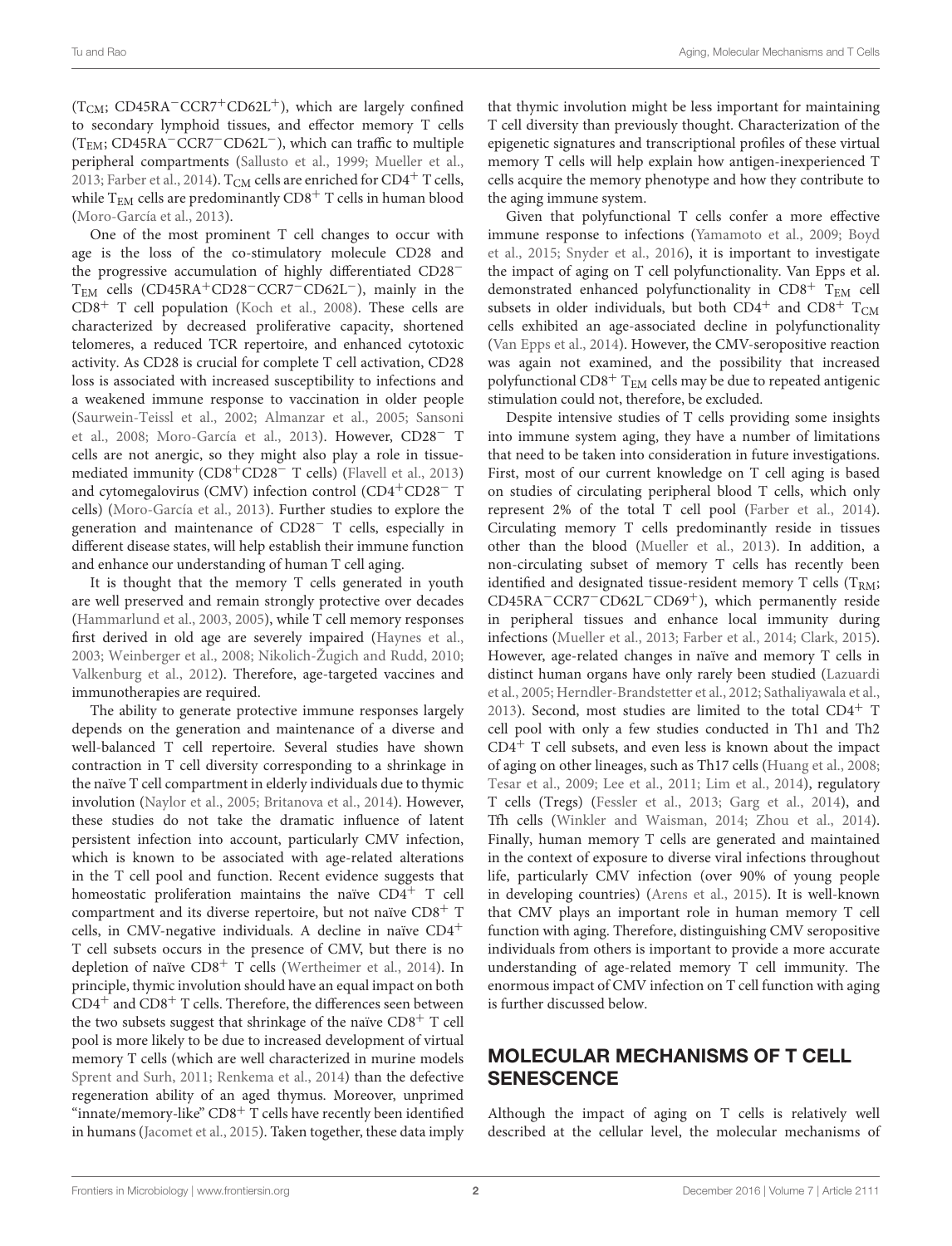aging are rather less well understood. There is growing evidence that altered transcription [\(Chen et al., 2013\)](#page-7-6) and epigenetic regulation [\(Ponnappan and Ponnappan, 2011\)](#page-10-10) are involved in T cell senescence.

A major feature of immunological memory is the ability of T cells to remember their previous transcriptional profile and propagate their gene expression pattern to progeny, termed "adaptive transcriptional memory" [\(Turner, 2003;](#page-11-9) Kundu and Peterson, [2009\)](#page-9-9). In transcriptional or epigenetic memory, genes are marked with active epigenetic signatures that are maintained throughout multiple cell divisions. These marks facilitate more efficient and robust transcription upon encountering a secondary stimulus [\(Zediak et al., 2011\)](#page-11-10).

Chen et al. provided an excellent overview of the impact of aging on genome-wide transcriptional profiles in CD4<sup>+</sup> and CD8<sup>+</sup> T cells [\(Chen et al., 2013\)](#page-7-6). For example, CD8<sup>+</sup> T cells [\(Fann et al., 2005\)](#page-8-9), and to a lesser degree  $CD4^+$  T cells [\(Czesnikiewicz-Guzik et al., 2008\)](#page-8-10), decrease CD28 gene expression with age, with  $CD28^+$  and  $CD28^ CD8^+$  memory T cells showing different transcriptional profiles. There was elevated expression of several transcription factors including T-bet, eomesodermin (EMOES), and MYC [\(Fann et al., 2005\)](#page-8-9) in CD28<sup>−</sup> memory T cells. T-bet and EMOES play crucial roles in the acquisition of T cell effector functions and memory development in  $CD8^+$  T cells and regulate IFN- $\gamma$ , granzyme B, and perforin expression [\(Angelosanto and Wherry, 2010\)](#page-7-7), suggesting that they might critically mediate the enhanced cytotoxicity of CD28−CD8<sup>+</sup> memory T cells. In addition, mammalian target of rapamycin (mTOR) has been shown to modulate memory CD8<sup>+</sup> T cell formation by regulating Tbet and EMOES gene expression. mTOR inhibition promotes T cell memory by repressing T-bet and inducing EOMES [\(Rao et al., 2010\)](#page-10-11). Remarkably, the mTOR inhibitor RAD001 has recently been reported to improve immune responses to influenza vaccination in elderly volunteers, but the underlying mechanism remains obscure [\(Mannick et al., 2014\)](#page-9-10). Two possible mechanisms might explain this observation. First, Tbet expression is higher in terminally differentiated  $T_{EM}$  cells [\(Joshi et al., 2011\)](#page-9-11), while EOMES is highly expressed in persistent T<sub>CM</sub> cells [\(Banerjee et al., 2010\)](#page-7-8). Therefore, RAD001 might restrain the conversion of memory T cells to a highly differentiated phenotype, such as  $CD28<sup>-</sup>$  T<sub>EM</sub> cells, by reducing T-bet expression in the elderly. As a consequence, T cell senescence is suppressed and the immunological function of memory T cells enhanced. Second, T-bet is also the master regulator of Th1 cell differentiation but is inhibitory in Th2 and Tfh cell lineage development [\(Lazarevic et al., 2013\)](#page-9-12). Zang et al. found a Th1 CD4<sup>+</sup> subset shift and reduced Th2/Tfh cell differentiation in aged mice [\(Zhang et al., 2014\)](#page-11-11). Hence, the decrease in T-bet caused by RAD001 might enhance Th2 and/or Tfh CD4<sup>+</sup> cell development, which is crucial for B cell immunity and antibody production. This latter hypothesis is further supported by clinical observations of an increased antibody response in elderly volunteers receiving the influenza vaccination [\(Mannick et al., 2014\)](#page-9-10). Further studies of cellular and molecular changes occurring in these different subsets are needed.

Numerous studies have shown that epigenetic mechanisms including DNA methylation, histone modifications, chromatin structure alterations, and microRNA regulation play an essential role in transcriptional memory by regulating gene expression in memory T cells [\(Gibney and Nolan, 2010\)](#page-8-11). It is well-known that genome-wide decreases in the methylation of repetitive elements (particularly Alu sequences) and gene coding regions occur during aging [\(Bollati et al., 2009;](#page-7-9) [Heyn et al., 2012;](#page-9-13) Salpea et al., [2012\)](#page-10-12). These age-dependent DNA methylation changes also occur in immune-specific genes that contribute to T cell senescence [\(Shanley et al., 2009;](#page-10-13) [Fernández-Morera et al., 2010;](#page-8-12) [Hongdong et al., 2015;](#page-9-14) [Tserel et al., 2015\)](#page-11-12).

Although the age-associated DNA methylation signatures that mark immune responsive genes are well documented, little is known about the contribution of site-specific histone modifications to immunosenescence. Histone acetylation, methylation, phosphorylation, and ubiquitination all regulate transcription by altering chromatin accessibility (Strahl and Allis, [2000;](#page-11-13) [Kouzarides, 2007\)](#page-9-15). Early epigenetic studies in rat livers showed significant decreases in histone acetylation (H3K9ac) and H3 phosphorylation (H3S10ph) contributing to age-associated decreases in transcription [\(Kawakami et al.,](#page-9-16) [2008\)](#page-9-16). More recently, Sidler et al. demonstrated profound age-dependent changes in gene expression accompanied by decreases in DNA methylation, H3K9me3, and H4K16ac in the rat spleen and thymus, suggesting increased chromatin instability with age. Moreover, several transcription factors (BCL6, MYC, TCF7, and ETS1) with decreased expression in the thymus and increased expression in the spleen are thought to be associated with immunosenescence [\(Sidler et al., 2013\)](#page-10-14). Since these transcription factors play crucial roles in homeostatic proliferation, differentiation, and activation in T lymphocytes [\(Muthusamy et al., 1995;](#page-10-15) [Angelosanto and Wherry, 2010\)](#page-7-7), their opposing transcriptional profiles in the thymus and spleen might contribute to the distinct senescence phenotype observed during aging, i.e., the reduced thymic naïve T cell output and increased homeostatic proliferation of peripheral T cells. Chromatin immunoprecipitation (ChIP) studies to identify genome-wide epigenetic signatures with characterization of chromatin accessibility in these regions might provide insights into the epigenetic regulation of immunosenescence.

Several recent studies have explored microRNA regulation in T cell aging. For example, miR-92a expression significantly declined in CD8<sup>+</sup> T cells during aging, which also correlated with reduced naïve  $CD8<sup>+</sup>$  T cell numbers. It has also been suggested that the progressive decline in miR-92a expression may be associated with a reduced naïve T cell repertoire due to repeated stimulus exposure [\(Ohyashiki et al., 2011\)](#page-10-16). Moreover, an age-dependent decline in miR-181a, an intrinsic regulator of TCR signaling [\(Li et al., 2007\)](#page-9-17), was observed in aged  $CD4^+$  T cells [\(Li et al., 2012\)](#page-9-18). miR-181a loss increased DUSP6 activity, which eventually impaired TCR sensitivity in elderly  $CD4^+$  T cells [\(Li et al., 2012\)](#page-9-18). Compared to  $CD8+CD28<sup>+</sup>$  T cells, highly differentiated CD8+CD28<sup>−</sup> T cells overexpressed miR-24, which was associated with downregulation of the histone variant H2AX and consequent impairment of the response to DNA damage and increased susceptibility to apoptosis in CD8+CD28<sup>−</sup> T cells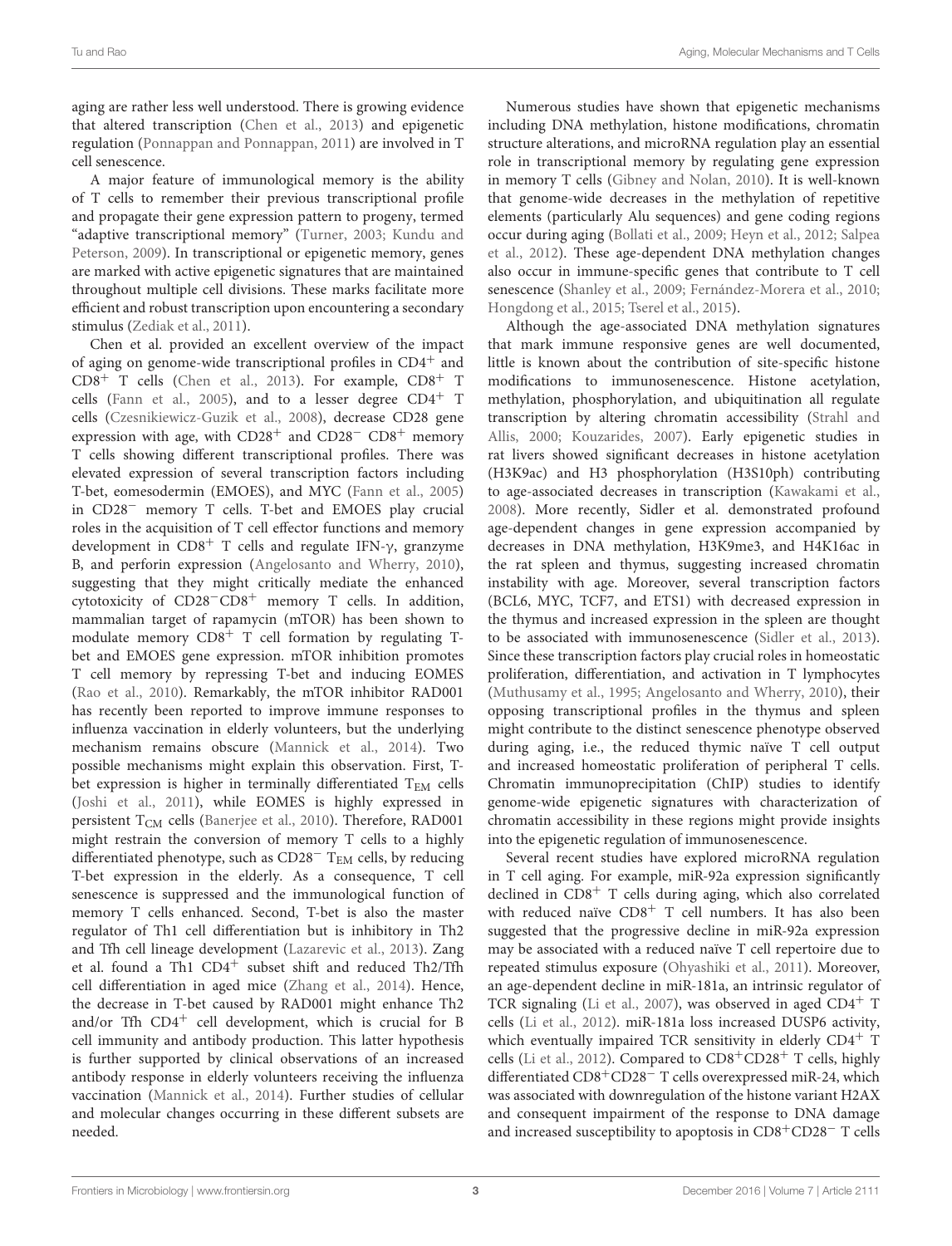[\(Brunner et al., 2012\)](#page-7-10). Taken together, these studies suggest that microRNAs are causative in immunosenescence and might be useful biomarkers of T cell aging. However, a systematic survey of microRNAs, their direct targets, and function in immunosenescence are needed. Comprehensive studies in welldefined human T cell subsets in both health and disease will enhance our understanding of the molecular mechanisms responsible for age-related T cell impairment so that effective interventional strategies against age-associated diseases can be developed.

Apart from genetic/epigenetic inheritance, lifestyle and environmental factors, such as nutritional status and metabolism also have a significant impact on the human immune system and lifespan [\(Fuente, 2014\)](#page-8-13). There is good evidence that diets that contain particular nutrient or non-nutrient components can significantly enhance immune function in the elderly (Lesourd et al., [1998;](#page-9-19) [Pae et al., 2011;](#page-10-17) [Maijó et al., 2014\)](#page-9-20). For example, dietary manipulation of the availability of methyl donors can extend and maintain immune function by epigenetically modulating methylation in mice [\(Miller et al., 2005\)](#page-9-21). The mTOR pathway has provided a focus for understanding how metabolism regulates T cell immunity: upon growth factor stimulation, the PI3K/Akt/mTOR pathway is activated that, in turn, promotes nutrient uptake, enhances many metabolic activities, and results protein biosynthesis in T cells (Jones and Thompson, [2007\)](#page-9-22). The mTOR inhibitor rapamycin promotes CD8<sup>+</sup> T cell memory development [\(Araki et al., 2009\)](#page-7-11), which might be due to metabolic changes in  $CD8<sup>+</sup>$  T cells (Peng et al., [2002;](#page-10-18) [Sipula et al., 2006;](#page-10-19) [Brown et al., 2007\)](#page-7-12). Moreover, mTOR plays a crucial role in the regulation of effector and regulatory T cell lineage commitment [\(Delgoffe et al., 2009\)](#page-8-14), since it not only acts as a regulator of translation but also functions as an intracellular energy sensor that positively and directly regulates mitochondrial respiration [\(Desai et al., 2002;](#page-8-15) [Ramanathan and Schreiber, 2009\)](#page-10-20). A study of energy metabolism has shown that highly differentiated CD8+CD28<sup>−</sup> T cells utilize different metabolic strategies than normal CD8<sup>+</sup> memory T cells [\(Henson et al., 2014\)](#page-8-16); in contrast to the quiescent catabolic metabolism in CD8+CD28<sup>+</sup> memory T cells, CD8+CD28<sup>−</sup> T cells have lower mitochondrial mass and respiration, high basal glycolysis levels, and impaired metabolism due to increased ROS levels [\(Henson et al., 2014\)](#page-8-16). Further, CD8+CD28<sup>−</sup> T cells favor the use of the cytosolic glycolytic pathway over mitochondrial respiration for energy production. Aerobic glycolysis is a critical metabolic pathway required for the production of the effector cytokine IFN-γ, consistent with the enhanced cytotoxic activity of CD8+CD28<sup>−</sup> T cells [\(Chang et al., 2013;](#page-7-13) [Gubser et al., 2013\)](#page-8-17). As mitochondrial function is compromised during aging (Ronharel et al., [2015\)](#page-10-21), a switch to energy generation by glycolysis may produce a population of CD8+CD28<sup>−</sup> T cells with the metabolic advantage to outcompete other T cell subsets competing for nutrients and factors required for survival and function. These data highlight the important role played by nutrient status and metabolic regulation in enhancing T cell immunity and might be a promising approach to promote healthy aging through nutritional and metabolic interventions.

# HUMAN CMV INFECTION, MEMORY INFLATION, AND IMMUNOSENESCENCE

Cytomegalovirus (CMV) is an ubiquitous β-herpesvirus with a double-stranded DNA genome that has co-evolved with humans over millions of years [\(Sinclair and Sissons, 2006;](#page-10-22) [Gibson, 2008\)](#page-8-18). Human CMV (HCMV) is a prevalent human pathogen, infecting 40–100% of world's population. CMV has the capacity to induce both lytic and latent infections to establish lifelong persistence in human hosts following primary infection [\(Cannon, 2009;](#page-7-14) Ludwig and Hengel, [2009;](#page-9-23) [Cannon et al., 2010\)](#page-7-15). In lytic infection, HCMV undergoes temporally active replication that can be divided into immediate early (IE), early (E), and late (L) phases. The most crucial viral lytic gene products are viral IE genes, which control subsequent viral gene expression and virus replication. Thus, these major IE gene products essentially determine the HCMV infection states: latency (IE genes suppressed) or reactivation (IE genes expressed) [\(Sinclair and Sissons, 2006;](#page-10-22) [Paulus and Nevels,](#page-10-23) [2009\)](#page-10-23). The latent phase of HCMV infection is characterized by viral quiescence, in which the viral genome is maintained as an extra-chromosomal plasmid in the absence of detectable production of infectious virions but able to reactivate to specific stimuli [\(Goodrum et al., 2002;](#page-8-19) [Reeves et al., 2005;](#page-10-24) Sinclair and Sissons, [2006\)](#page-10-22). Despite infecting a broad range of host cells, HCMV usually establishes viral latency at specific cellular sites, predominantly CD34<sup>+</sup> progenitors and myeloid lineage cells [\(Hahn et al., 1998;](#page-8-20) [Goodrum et al., 2002\)](#page-8-19).

Primary HCMV infection elicits extensive innate and adaptive immune responses. Thus, to escape host antiviral responses, HCMV has developed diverse immune evasion strategies to alter host immune recognition during both lytic and latent infection. In particular, HCMV restricts major histocompatibility complex (MHC) class I and II antigen presentation, which allows the virus to survive, disseminate, and persist in infected individuals [\(Noriega et al., 2012\)](#page-10-25). In immunocompetent individuals, both primary and lifelong persistent HCMV infections generally remain subclinical and well controlled by the host immune system. T cell responses are particularly important for controlling viral latency in infected individuals [\(Hanley and Bollard, 2014;](#page-8-21) [Klenerman and Oxenius, 2016\)](#page-9-24). During the early phases of primary infection, the initial T cell response to HCMV is dominated by circulating HCMV-specific CD4<sup>+</sup> T cells that produce the Th1 cytokines IFN-γ and TNF-α [\(Rentenaar et al.,](#page-10-26) [2000;](#page-10-26) [Gamadia et al., 2003\)](#page-8-22). Highly cytotoxic HCMV-specific  $CD8<sup>+</sup>$  T cells can be detected in the blood several days after the initial CD4<sup>+</sup> T cell response, and they are maintained with an effector phenotype during the latent phase to prevent HCMV reactivation and to protect the host from re-infection (Polić et al., [1998;](#page-10-27) [Kuijpers et al., 2003;](#page-9-25) [Mackus et al., 2003\)](#page-9-26). In addition, the humoral response to HCMV also contributes to controlling the viral load and preventing primary infection in humans (Gerna et al., [2008;](#page-8-23) [Genini et al., 2011;](#page-8-24) [Jackson et al., 2011;](#page-9-27) Alonso Arias et al., [2013\)](#page-7-16). After primary infection, B cells are activated by antigens with the help of HCMV-specific  $CD4<sup>+</sup>$  T cells, mainly Th2 cells, leading to the production of antibodies specific for a number of HCMV proteins [\(Wang and Shenk, 2005;](#page-11-14) [Gerna et al.,](#page-8-23)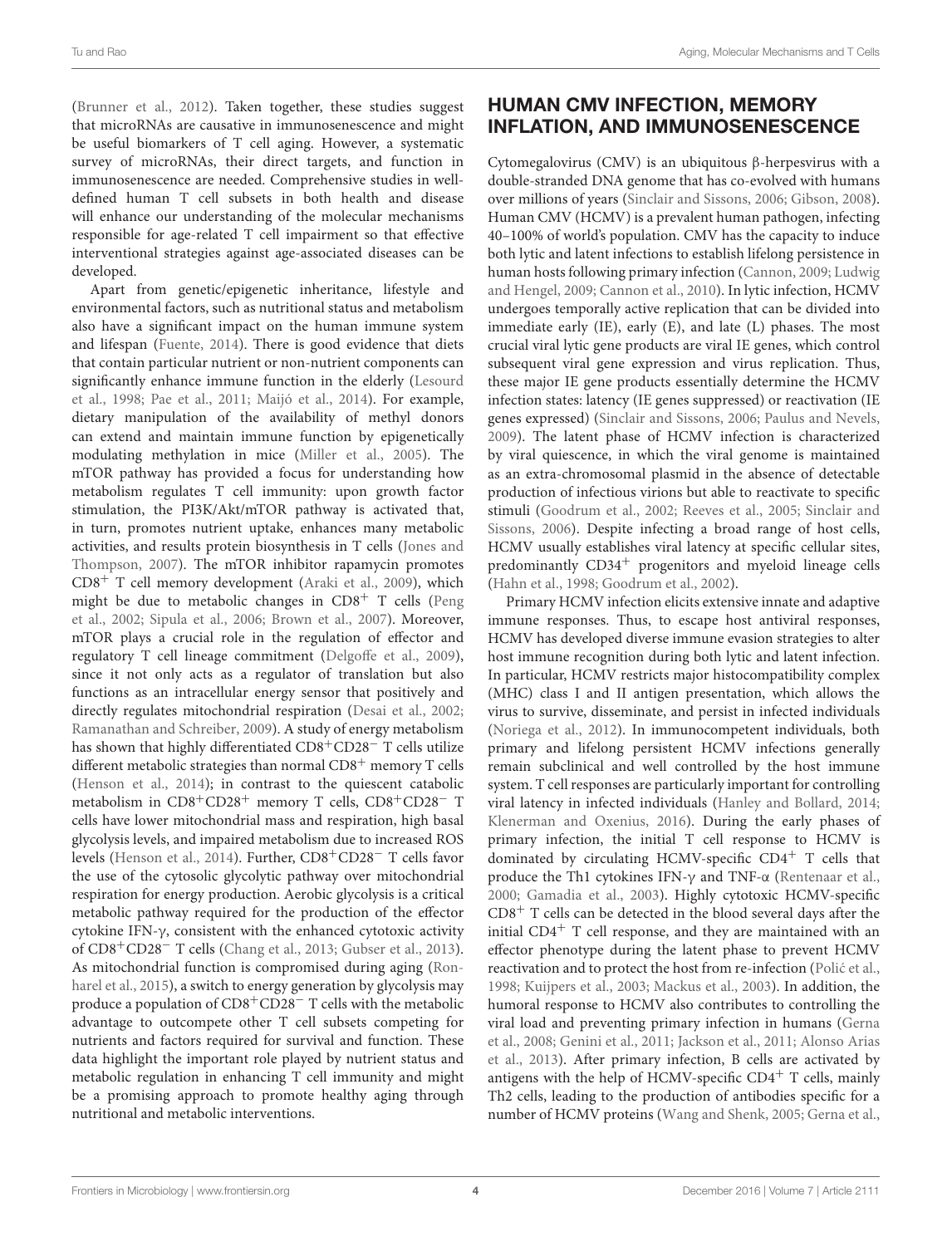[2008;](#page-8-23) [Macagno et al., 2010;](#page-9-28) [Genini et al., 2011\)](#page-8-24). These HCMVspecific antibodies can block viral dissemination and control the infection by neutralizing extracellular virions, a mechanism that is particularly important for protecting the fetus from congenital HCMV infection [\(Fowler et al., 1992;](#page-8-25) [Revello and Gerna, 2002;](#page-10-28) [Schleiss, 2013\)](#page-10-29).

However, long-term HCMV persistence has a profound impact on the immune system's composition and function, even in healthy HCMV-infected individuals, especially with respect to CD8<sup>+</sup> T cells. One hallmark of latent HCMV infection is the progressive and substantial expansion of HCMV-specific memory CD8<sup>+</sup> T cells over time, with HCMV-specific memory  $CD4<sup>+</sup>$  T cells accumulating to a lesser extent (Klenerman and Oxenius, [2016;](#page-9-24) [Weltevrede et al., 2016\)](#page-11-15). This accumulation of HCMV-specific memory T cells during viral persistence is termed "memory inflation," first defined in the mouse CMV (MCMV) infection model [\(Karrer et al., 2003\)](#page-9-29). HCMV-specific memory T cells tend to gradually increase in number with age: in HCMV-infected elderly individuals, the CD8<sup>+</sup> T cell response to HCMV antigens occupies nearly 50% of the entire memory  $CD8<sup>+</sup>$  T cell compartment in peripheral blood, while approximately 30% of total circulating  $CD4^+$  T cells can be HCMV responsive [\(Sylwester et al., 2005;](#page-11-16) [Pourgheysari et al.,](#page-10-30) [2007;](#page-10-30) [Li et al., 2014\)](#page-9-30).

Human cytomegalovirus (HCMV) persistence is thought to be a driver of immunosenescence in humans [\(Koch et al., 2007\)](#page-9-31). The majority of HCMV-specific inflationary T cells are  $T_{EM}$ cells with the typical age-related senescent T cell phenotype. These terminally differentiated HCMV-specific T cells generally acquire CD57 and CD45RA expression but lack CD28 and CCR7 expression (CD45RA<sup>+</sup>CD57<sup>+</sup>CD28<sup>−</sup>CCR7<sup>−</sup>) [\(Gamadia et al.,](#page-8-26) [2001;](#page-8-26) [Appay et al., 2002;](#page-7-17) [Kuijpers et al., 2003\)](#page-9-25). It is widely accepted that late-stage differentiated CD28<sup>−</sup> T cells are a major characteristic of T cell aging, suggesting that persistent HCMV infection is associated with immunosenescence. This is further supported by the fact that the large population of HCMVspecific CD8<sup>+</sup>CD28<sup>-</sup> T<sub>EM</sub> cells that usually accumulate during HCMV persistence are absent in HCMV-seronegative elderly individuals, even those infected with other persistent herpes viruses [\(Chidrawar et al., 2009;](#page-7-18) [Derhovanessian et al., 2010\)](#page-8-27). Several studies have shown that acute viral infections generate polyfunctional memory CD8<sup>+</sup> T cells with re-expressed CD45RA [\(Precopio et al., 2007;](#page-10-31) [Miller et al., 2008;](#page-9-32) [Akondy et al., 2009\)](#page-7-19). Live yellow fever vaccine (YF-17D)-specific memory CD8<sup>+</sup> T cells exhibited a terminally differentiated CD45RA+CCR7<sup>−</sup> phenotype but remained polyfunctional with robust proliferative potential 5–10 years post vaccination, which may suggest that reexpressed CD45RA biomarks highly functional memory T cells after acute viral infections rather than senescent T cells (Akondy et al., [2009\)](#page-7-19). However, these YF-17D-specific memory cells were not "true" late-stage differentiated CD28<sup>−</sup> T cell subsets but CD27+CD28<sup>+</sup> cells. Therefore, the use of CD45RA alone as a marker of T cell differentiation and function is questionable. In fact, the CD45RA+CCR7−CD8<sup>+</sup> subtype represented resting memory T cells that could be re-activated upon antigenic stimulation. It has also been shown that CD45RA re-expression on memory T cells can occur in the absence of further antigenic stimulation, which is indicative of the time elapsed since previous viral infection rather than the functional potential of CD8<sup>+</sup> T cells [\(Carrasco et al., 2006\)](#page-7-20). In addition, CD45RA+CD8<sup>+</sup> memory T cells did not accumulate with age and showed no correlation with the CD28−CD8<sup>+</sup> TEM subset (Mahnke et al., [2013\)](#page-9-33). Thus, CD28 is a more reliable surface marker for the phenotypic and functional definition of human T cell differentiation. In contrast to age-dependent T cell senescence, increased HCMV-specific memory  $CD8<sup>+</sup>$  profiles (up to 10%) of the total  $CD8<sup>+</sup>$  T cell memory pool) were observed even in young hosts, suggesting that progressive clonal expansion may lead to immunosenescence at an earlier age in HCMVinfected individuals [\(Khan et al., 2004;](#page-9-34) [Chidrawar et al., 2009\)](#page-7-18). However, the high frequency of HCMV-responsive T cells may be a "necessary evil" to restrain HCMV re-activation and maintain control of latent HCMV throughout life [\(Pawelec, 2005\)](#page-10-32).

There is increasing evidence to suggest that memory inflation in HCMV infection is associated with impaired T cell immunity in elderly hosts. Despite the  $CD8<sup>+</sup>$  T cell repertoire being diverse enough to recognize different viral epitopes soon after primary HCMV infection, clonal diversity starts to shrink with age, with a large proportion of the repertoire limited to a few high-avidity clones with a replicative senescent phenotype [\(Day et al., 2007\)](#page-8-28). In particular, T cell responses specific to an individual immunodominant HCMV epitope [such as 65kDa phosphoprotein (p65) and 55kDa IE protein 1 (IE1)] can comprise over 25% of the total  $CD8<sup>+</sup>$  T cell population in elderly individuals [\(Khan et al., 2002;](#page-9-35) [Sylwester et al., 2005\)](#page-11-16). Thus, the excess expansion of a single HCMV-specific repertoire in memory inflation may compromise immune protection in response to novel and vaccine antigens by decreasing TCR diversity in the elderly. This renders individuals with only limited virus-specific T cell clones at risk of life-threatening diseases as they get older [\(Klenerman and Oxenius, 2016\)](#page-9-24). Additionally, memory inflation in latent HCMV infection may also impact the balance between Th1 and Th2 cytokine production by  $CD4<sup>+</sup>$  T cells in aged individuals, shifting it in favor of Th1 responses [\(Saurwein-Teissl et al., 2002;](#page-10-3) [Pawelec et al., 2005\)](#page-10-33). Most inflationary memory  $CD4^+$  T cells are IFN  $\gamma$ -producing Th1 cells, which might explain the poor antibody-mediated immune responses seen in the elderly [\(Rentenaar et al., 2000;](#page-10-26) Bitmansour et al., [2002;](#page-7-21) [van Leeuwen et al., 2006\)](#page-11-17). Indeed, HCMV-specific  $CD4<sup>+</sup>$  T cells were negatively associated with humoral responses to influenza vaccination [\(Derhovanessian et al., 2013\)](#page-8-29). However, the precise mechanism underlying memory inflation is not fully understood, the current hypothesis being that continuous repetitive antigen exposure during latent HCMV infection contributes to immune system reshaping and enhances the agerelated changes in T cell compartments in older adults (Pawelec et al., [2009;](#page-10-34) [O'Hara et al., 2012\)](#page-10-35).

Decreased levels of naïve T cells are also a hallmark of immunosenescence. Several cross-sectional studies have indicated that HCMV has much less of an impact on the naïve T cell pool than on memory T cells [\(Mekker et al., 2012;](#page-9-36) [Wertheimer et al., 2014\)](#page-11-2), but HCMV status is significantly associated with changes in naïve  $CD4^+$  T cells (Wertheimer et al., [2014\)](#page-11-2). Lower levels of naïve  $CD4^+$  T cells appear to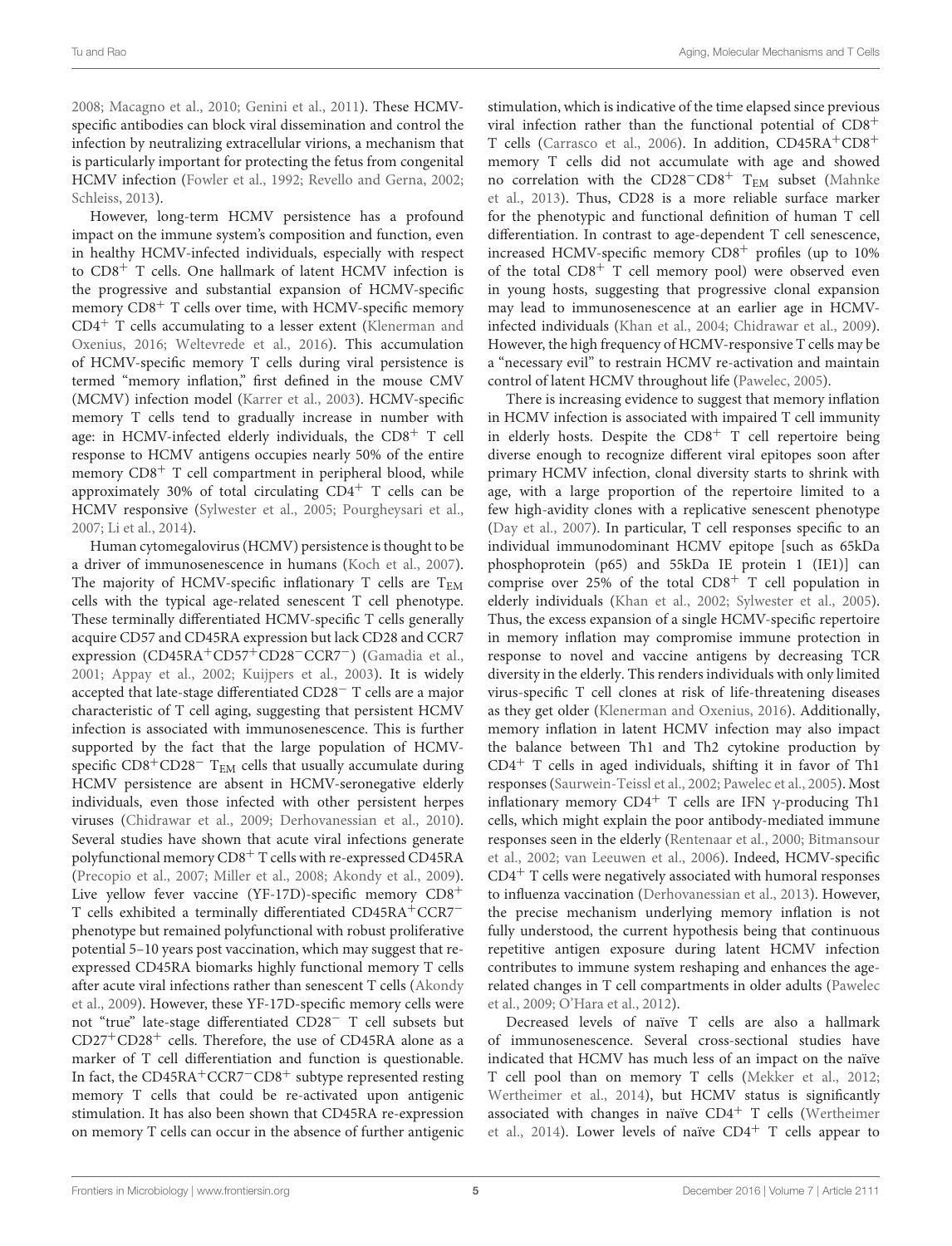

<span id="page-5-0"></span>CD45RA+CD8<sup>+</sup> TEM cells clonally expand in the elderly, which dominate the memory pool and further restrict repertoire diversity. These senescent CD45RA<sup>+</sup> memory T cells typically have diminished T cell responses to stimulation in the absence of CD28 co-stimulatory signaling pathways and are characterized by a variety of altered transcriptional profiles which are epigenetically regulated (including by DNA methylation, histone modifications, microRNAs, and chromatin remodeling). In addition, HCMV infection can result in CD4+ naïve pool depletion and memory inflation, which further accelerate immunosenescence in aged individuals. Together, age and HCMV infection contribute to the overall decline in immune function decline and impair the T cell response to vaccines in the elderly.

be HCMV-seropositivity dependent rather than age related, suggesting differential effects of aging and HCMV infection on T cell subsets [\(Wertheimer et al., 2014\)](#page-11-2).

The "immune risk profile" (IRP) was developed as part of a longitudinal study to predict mortality and morbidity in the aged [\(Wikby et al., 2005,](#page-11-18) [2008\)](#page-11-19). HCMV seropositivity was identified as one of the immune parameters of the IRP, which also included an inverted CD4/CD8 ratio, accumulation of CD8+CD28<sup>−</sup> T cells, and a lower proportion of naïve cells. However, HCMV infection was detected in very old people, compatible with the extended lifespan observed in studies of individuals at extreme old age in Japan. Plasma HCMV titers were not inversely correlated with the proportion of  $CD28<sup>+</sup>$  T cells in (semi-)supercentenarians (105 years or older), suggesting that HCMV titers might not be a powerful predictor of T cell senescence in successful aging [\(Arai et al., 2015\)](#page-7-22). Therefore, it remains controversial whether prediction of mortality can be used as a direct indicator of immunosenescence.

Even though pronounced memory inflation is thought to result in the accumulation of dysfunctional CMV-specific T cells, several studies have shown that HCMV-specific CD8<sup>+</sup> T cells are polyfunctional in young and middle-aged hosts and can produce multiple cytokines and induce strong effector immune responses to staphylococcal enterotoxin B (SEB) [\(Solana et al., 2012a;](#page-11-20) [Pera et al., 2014;](#page-10-36) [Sansoni et al., 2014;](#page-10-37) [Hassouneh et al., 2016\)](#page-8-30). With increasing age, T cell exhaustion, another form of T cell dysfunction, can arise during chronic viral infections, such as with HIV, in which T cells are constantly stimulated by highly replicating viruses [\(Wherry,](#page-11-21) [2011\)](#page-11-21). Typically, exhausted T cells fail to control viral infection as they have effector defects [\(Wherry, 2011\)](#page-11-21) including loss of proliferative potential, decreased cytotoxicity, impaired ability to secrete cytokines [\(Frebel et al., 2010;](#page-8-31) [Wherry and Kurachi,](#page-11-22) [2015\)](#page-11-22), and sustained high expression of several inhibitory receptors (e.g., PD1, KLRG1, and CD57) [\(Blackburn et al.,](#page-7-23) [2009\)](#page-7-23). Although HCMV-specific  $CD8<sup>+</sup>$  T cells also have low proliferative capacity and express senescence markers, such as KLRG1 and CD57 [\(Vieira Braga et al., 2015\)](#page-11-23), they are not exhausted as they are still highly cytotoxic and produce Th1 cytokines in response to sporadic viral re-activation (Klenerman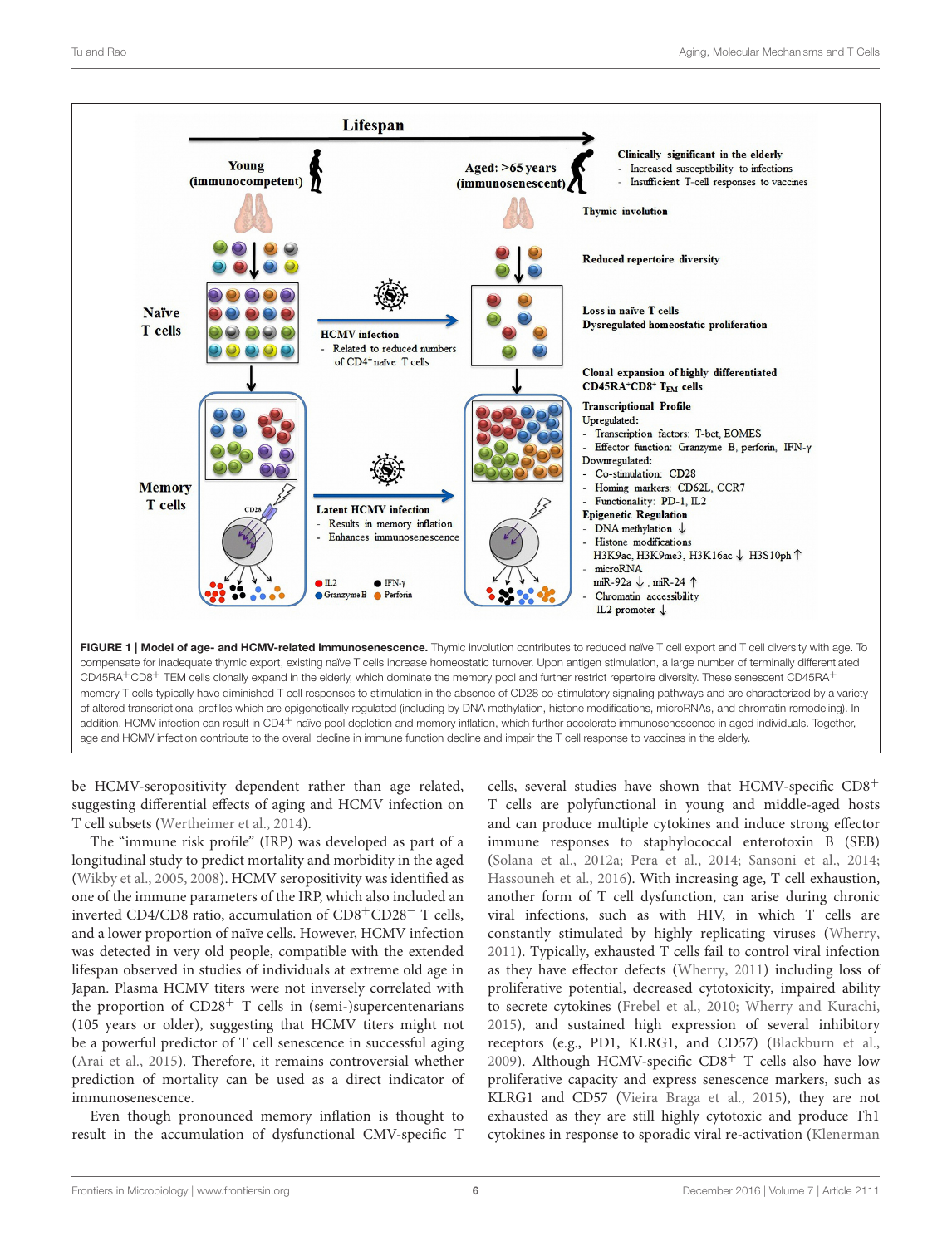and Oxenius, [2016\)](#page-9-24). In addition, molecular profiling of HCMVspecific  $CD8<sup>+</sup>$  T cells has demonstrated that PD-1, an inhibitory receptor associated with T cell dysfunction, is expressed at very low levels in healthy individuals [\(Vieira Braga et al., 2015\)](#page-11-23). Therefore, persistent HCMV infection does not induce massive exhaustion of the T cell repertoire in most immunocompetent individuals. Indeed, HCMV is rarely reported in elderly individuals, suggesting HCMV-specific T cells may be able to control pathological HCMV re-activation during healthy aging. However, the possibility remains that HCMV infection can eventually drive the functional exhaustion of T cells and their extensive accumulation may accelerate immunosenescence in immunocompromised and immunosuppressed individuals [\(Papagno et al., 2004;](#page-10-38) [Chou and Effros, 2013;](#page-7-24) [Effros, 2016\)](#page-8-32).

Taken together, HCMV infection in the elderly is implicated in immunosenescence and might have a deleterious impact on host immunity and enhance the aging process. Nevertheless, there remains considerable uncertainty regarding the causative role of CMV in immunosenescence. Although it is wellknown that HCMV is a common cause of severe morbidity and mortality in immunocompromised individuals (Reeves and Sinclair, [2008\)](#page-10-39), we cannot exclude the possibility that HCMV might improve the polyfunctionality of CD8<sup>+</sup> T cells and consequently benefit the host immune system, at least in young healthy individuals. Moreover, it is still unclear whether HCMV re-activation occurs more frequently in the elderly than in younger individuals. Hence, whether expansion of HCMVspecific  $CD8<sup>+</sup>$  T cells over time is really deleterious in old age remains unknown. It also remains to be seen to what extent accumulated dysfunctional inflationary memory T cells cause immunosenescence and how deleterious these cells are on other immune components, such as B cells, γδ T cells, and NK cells. Finally, the host immune system might inefficiently control latent HCMV reinfection during aging, thereby allowing the large-scale expansion of virus-specific T-cell clones and further enhancing the immunosenescent profile [\(Klenerman and Oxenius, 2016;](#page-9-24) [Weltevrede et al., 2016\)](#page-11-15). Thus, both HCMV status and HCMV control must be taken into account in future studies on immune aging.

# VACCINATION IN THE ELDERLY

Vaccination is the most cost-effective and efficient strategy for improving immune responses and protecting humans from infections and other emerging diseases. However, both the efficacy and effectiveness of vaccination decrease in the elderly [\(Jefferson et al., 2005;](#page-9-37) [Chen et al., 2009;](#page-7-25) [Boraschi and Italiani,](#page-7-26) [2014;](#page-7-26) [Haussig et al., 2014\)](#page-8-33). Given the rapidly aging population in both developed and developing countries, improving vaccination efficacy to promote healthy aging is a priority, not only for individual well-being, but also for public health.

In the aged population, infectious diseases are a major cause of morbidity and mortality, mainly because the host immune system cannot generate adequate adaptive immune responses to infections [\(Chen et al., 2009\)](#page-7-25). As discussed above, aging and latent CMV infection are closely associated with

immunosenescence by reshaping the host immune repertoire. This can lead to increased susceptibility to severe infections due to the progressive impairment of innate and adaptive immunity in the elderly. In particular, significantly decreased levels of naïve T cells with a restricted TCR repertoire and expansion of highly differentiated memory T cells that gradually polarize to a specific virus can compromise host immune responses to novel virus vaccine antigens, leading to suboptimal vaccination. In addition, impaired immune responses accompanied by repetitive antigen exposure can result in chronic inflammation in the elderly and are thought to contribute to the defective immune response to vaccination by further enhancing immunosenescence [\(Franceschi et al., 2000;](#page-8-34) [Freund et al., 2010;](#page-8-35) [Solana et al., 2012b\)](#page-11-24). Therefore, a more advanced understanding of both the cellular and molecular basis of immunosenescence is required to develop efficient vaccinations that better protect elderly individuals from infections and age-related diseases.

# CONCLUSIONS AND PERSPECTIVE

The adaptive immune system protects the host from numerous pathogens over the course of human life. However, aging is associated with a quantitative decline in immunity, particularly in T cells, referred to as immunosenescence. Age-related T cell senescence has been attributed to thymic involution, contraction in the T cell repertoire, and accumulation of highly differentiated CD28<sup>−</sup> T cells. There is growing evidence that latent HCMV infection might accelerate immunosenescence since it causes similar detrimental effects on T cell phenotype and function to those found in age-associated immunological defects. Thus, age-related and HCMV-related immunosenescence either together or separately - might contribute to increased susceptibility to infectious disease and impaired immune responses to vaccination in the elderly (**[Figure 1](#page-5-0)**). To prevent severe infections and promote healthy aging, efforts have been made to improve the efficacy of vaccination in the elderly including increased vaccine doses, prime-boost immunization strategies, and the use of adjuvants [\(Couch et al., 2007;](#page-7-27) [Brown,](#page-7-28) [2010;](#page-7-28) [Khurana et al., 2011;](#page-9-38) [Dorrington and Bowdish, 2013\)](#page-8-36). Unfortunately, these approaches have yet to significantly improve vaccination outcomes in the older population.

There is also a considerable body of evidence to suggest that epigenetic changes play a crucial role in natural and pathological immune aging [\(Grolleau-Julius et al., 2009\)](#page-8-37) and a variety of human diseases [\(Barros and Offenbacher, 2009;](#page-7-29) [Hewagama and Richardson, 2009;](#page-8-38) [Invernizzi, 2009;](#page-9-39) [Wells,](#page-11-25) [2009\)](#page-11-25). Our unpublished preliminary data suggest that the chromatin accessibility status of certain regulatory elements, in particular that of IL-2, alter over the human lifespan in naïve and memory T cells. This is further supported by findings that epigenetic regulation plays a prominent role in immune responses and age-related differential gene expression of IL-2 [\(Bruniquel and Schwartz, 2003\)](#page-7-30) and IFN-γ [\(Yano et al., 2003\)](#page-11-26). A sound knowledge of age-dependent epigenetic gene regulation is essential for optimizing vaccination, perhaps by therapeutically restoring immune function in the elderly. Furthermore, given the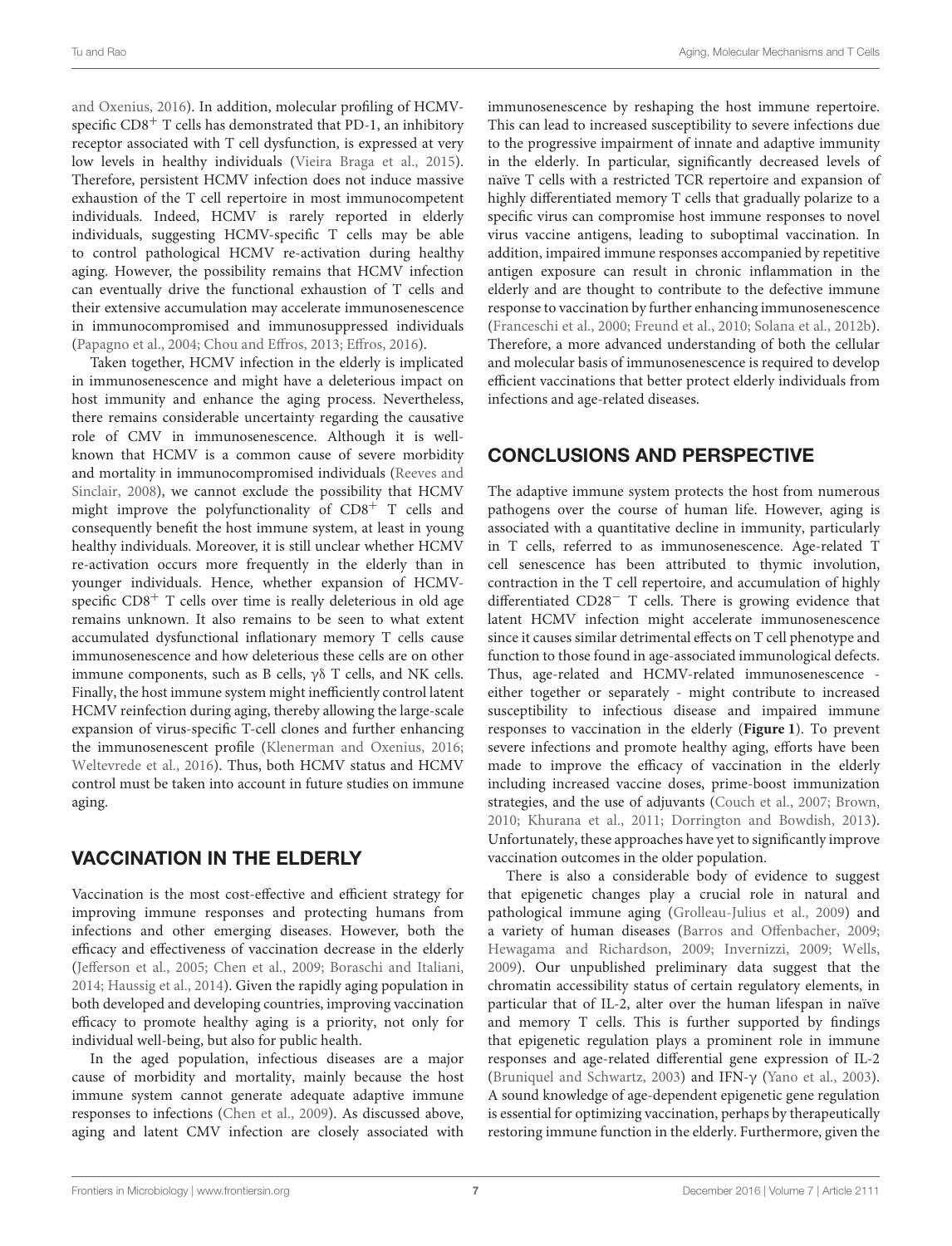crucial role of HCMV in host immune function during aging, an increased understanding of the impact of latent HCMV infection on epigenetic signatures across regulatory elements might provide a novel avenue for overcoming immune defects and improving vaccine efficiency in the elderly. Integrating cellular and epigenetic insights of immunology and virology during aging is essential for the development of age-targeted vaccines and age-dependent immunotherapies that exploit sustained memory responses to pathogens.

### **REFERENCES**

- <span id="page-7-19"></span>Akondy, R. S., Monson, N. D., Miller, J. D., Edupuganti, S., Teuwen, D., Wu, H., et al. (2009). The yellow fever virus vaccine induces a broad and polyfunctional human memory CD8<sup>+</sup> T cell response. J. Immunol. 183, 7919–7930. doi: [10.4049/jimmunol.0803903](https://doi.org/10.4049/jimmunol.0803903)
- <span id="page-7-1"></span>Almanzar, G., Schwaiger, S., Jenewein, B., Keller, M., Herndler-Brandstetter, D., Würzner, R., et al. (2005). Long-term cytomegalovirus infection leads to significant changes in the composition of the CD8<sup>+</sup> T-cell repertoire, which may be the basis for an imbalance in the cytokine production profile in elderly persons. J. Virol. 79, 3675–3683. doi: [10.1128/JVI.79.6.3675-3683.2005](https://doi.org/10.1128/JVI.79.6.3675-3683.2005)
- <span id="page-7-16"></span>Alonso Arias, R., Moro-García, M. A., Echeverría, A., Solano-Jaurrieta, J. J., Suárez-García, F. M., and López-Larrea, C. (2013). Intensity of the humoral response to cytomegalovirus is associated with the phenotypic and functional status of the immune system. J. Virol. 87, 4486–4495. doi: [10.1128/JVI.02425-12](https://doi.org/10.1128/JVI.02425-12)
- <span id="page-7-7"></span>Angelosanto, J. M., and Wherry, E. J. (2010). Transcription factor regulation of CD8<sup>+</sup> T-cell memory and exhaustion. Immunol. Rev. 236, 167–175. doi: [10.1111/j.1600-065X.2010.00927.x](https://doi.org/10.1111/j.1600-065X.2010.00927.x)
- <span id="page-7-17"></span>Appay, V., Dunbar, P. R., Callan, M., Klenerman, P., Gillespie, G. M. A., Papagno, L., et al. (2002). Memory CD8<sup>+</sup> T cells vary in differentiation phenotype in different persistent virus infections. Nat. Med. 8, 379–385. doi: [10.1038/nm0402-379](https://doi.org/10.1038/nm0402-379)
- <span id="page-7-22"></span>Arai, Y., Martin-Ruiz, C. M., Takayama, M., Abe, Y., Takebayashi, T., Koyasu, S., et al. (2015). Inflammation, but not telomere length, predicts successful ageing at extreme old age: a longitudinal study of semi-supercentenarians. EBioMedicine 2, 1549–1558. doi: [10.1016/j.ebiom.2015.07.029](https://doi.org/10.1016/j.ebiom.2015.07.029)
- <span id="page-7-11"></span>Araki, K., Turner, A. P., Shaffer, V. O., Gangappa, S., Keller, S. A., Bachmann, M. F., et al. (2009). mTOR regulates memory CD8 T-cell differentiation. Nature 460, 108–112. doi: [10.1038/nature08155](https://doi.org/10.1038/nature08155)
- <span id="page-7-5"></span>Arens, R., Remmerswaal, E. B. M., Bosch, J. A., and van Lier, R. A. W. (2015). 5th International workshop on CMV and immunosenescence - A shadow of cytomegalovirus infection on immunological memory. Eur. J. Immunol. 45, 954–957. doi: [10.1002/eji.201570044](https://doi.org/10.1002/eji.201570044)
- <span id="page-7-8"></span>Banerjee, A., Gordon, S. M., Intlekofer, A. M., Paley, M. A., Mooney, E. C., Lindsten, T., et al. (2010). Cutting edge: the transcription factor eomesodermin enables CD8<sup>+</sup> T cells to compete for the memory cell niche. *J. Immunol.* 185, 4988–4992. doi: [10.4049/jimmunol.1002042](https://doi.org/10.4049/jimmunol.1002042)
- <span id="page-7-29"></span>Barros, S. P., and Offenbacher, S. (2009). Epigenetics: connecting environment and genotype to phenotype and disease. J. Dent. Res. 88, 400–408. doi: [10.1177/0022034509335868](https://doi.org/10.1177/0022034509335868)
- <span id="page-7-21"></span>Bitmansour, A. D., Douek, D. C., Maino, V. C., and Picker, L. J. (2002). Direct ex vivo analysis of human CD4<sup>+</sup> memory T cell activation requirements at the single clonotype level. J. Immunol. 169, 1207–1218. doi: [10.4049/jimmunol.169.3.1207](https://doi.org/10.4049/jimmunol.169.3.1207)
- <span id="page-7-23"></span>Blackburn, S. D., Shin, H., Haining, W. N., Zou, T., Workman, C. J., Polley, A., et al. (2009). Coregulation of  $CD8<sup>+</sup>$  T cell exhaustion during chronic viral infection by multiple inhibitory receptors. Nat. Immunol. 10, 29–37. doi: [10.1038/ni.1679](https://doi.org/10.1038/ni.1679)
- <span id="page-7-9"></span>Bollati, V., Schwartz, J., Wright, R., Litonjua, A., Tarantini, L., Suh, H., et al. (2009). Decline in genomic DNA methylation through aging in a cohort of elderly subjects. Mech. Ageing Dev. 130, 234–239. doi: [10.1016/j.mad.2008.12.003](https://doi.org/10.1016/j.mad.2008.12.003)
- <span id="page-7-26"></span>Boraschi, D., and Italiani, P. (2014). Immunosenescence and vaccine failure in the elderly: strategies for improving response. Immunol. Lett. 162, 346–353. doi: [10.1016/j.imlet.2014.06.006](https://doi.org/10.1016/j.imlet.2014.06.006)

# AUTHOR CONTRIBUTIONS

WT participated in drafting the article. SR helped to revise and edit the manuscript and acted as corresponding author.

## ACKNOWLEDGMENTS

NHMRC funding GNT 1105747. Uncovering the epigenetic landscape that regulates human transcriptional memory.

- <span id="page-7-3"></span>Boyd, A., Almeida, J. R., Darrah, P. A., Sauce, D., Seder, R. A., Appay, V., et al. (2015). Pathogen-specific T cell polyfunctionality is a correlate of T cell efficacy and immune protection. PLoS ONE 10:e0128714. doi: [10.1371/journal.pone.0128714](https://doi.org/10.1371/journal.pone.0128714)
- <span id="page-7-2"></span>Britanova, O. V., Putintseva, E. V., Shugay, M., Merzlyak, E. M., Turchaninova, M. A., Staroverov, D. B., et al. (2014). Age-related decrease in TCR repertoire diversity measured with deep and normalized sequence profiling. J. Immunol. 192, 2689–2698. doi: [10.4049/jimmunol.1302064](https://doi.org/10.4049/jimmunol.1302064)
- <span id="page-7-28"></span>Brown, L. E. (2010). The role of adjuvants in vaccines for seasonal and pandemic influenza. Vaccine 28, 8043–8045. doi: [10.1016/j.vaccine.2010.09.024](https://doi.org/10.1016/j.vaccine.2010.09.024)
- <span id="page-7-12"></span>Brown, N. F., Stefanovic-Racic, M., Sipula, I. J., and Perdomo, G. (2007). The mammalian target of rapamycin regulates lipid metabolism in primary cultures of rat hepatocytes. Metab. Clin. Exp. 56, 1500–1507. doi: [10.1016/j.metabol.2007.06.016](https://doi.org/10.1016/j.metabol.2007.06.016)
- <span id="page-7-30"></span>Bruniquel, D., and Schwartz, R. H. (2003). Selective, stable demethylation of the interleukin-2 gene enhances transcription by an active process. Nat. Immunol. 4, 235–240. doi: [10.1038/ni887](https://doi.org/10.1038/ni887)
- <span id="page-7-10"></span>Brunner, S., Herndler-Brandstetter, D., Arnold, C. R., Wiegers, G. J., Villunger, A., Hackl, M., et al. (2012). Upregulation of miR-24 is associated with a decreased DNA damage response upon etoposide treatment in highly differentiated  $CD8<sup>+</sup>$  T cells sensitizing them to apoptotic cell death. Aging Cell 11, 579–587. doi: [10.1111/j.1474-9726.2012.00819.x](https://doi.org/10.1111/j.1474-9726.2012.00819.x)
- <span id="page-7-0"></span>Cambier, J. (2005). Immunosenescence: a problem of lymphopoiesis, homeostasis, microenvironment, and signaling. Immunol. Rev. 205, 5–6. doi: [10.1111/j.0105-2896.2005.00276.x](https://doi.org/10.1111/j.0105-2896.2005.00276.x)
- <span id="page-7-14"></span>Cannon, M. J. (2009). Congenital cytomegalovirus (CMV) epidemiology and awareness. J. Clin. Virol. 46(Suppl. 4), S6–S10. doi: [10.1016/j.jcv.2009.09.002](https://doi.org/10.1016/j.jcv.2009.09.002)
- <span id="page-7-15"></span>Cannon, M. J., Schmid, D. S., and Hyde, T. B. (2010). Review of cytomegalovirus seroprevalence and demographic characteristics associated with infection. Rev. Med. Virol. 20, 202–213. doi: [10.1002/rmv.655](https://doi.org/10.1002/rmv.655)
- <span id="page-7-20"></span>Carrasco, J., Godelaine, D., Pel, A. V., Boon, T., and van der Bruggen, P. (2006). CD45RA on human CD8 T cells is sensitive to the time elapsed since the last antigenic stimulation. Blood 108, 2897–2905. doi: [10.1182/blood-2005-11-007237](https://doi.org/10.1182/blood-2005-11-007237)
- <span id="page-7-13"></span>Chang, C.-H., Curtis, J. D., Maggi, L. B., Faubert, B., Villarino, A. V., O'Sullivan, D., et al. (2013). Posttranscriptional control of T Cell effector function by aerobic glycolysis. Cell 153, 1239–1251. doi: [10.1016/j.cell.2013.05.016](https://doi.org/10.1016/j.cell.2013.05.016)
- <span id="page-7-6"></span>Chen, G., Lustig, A., and Weng, N. (2013). T cell aging: a review of the transcriptional changes determined from genome-wide analysis. Front. Immunol. 4:212. doi: [10.3389/fimmu.2013.00121](https://doi.org/10.3389/fimmu.2013.00121)
- <span id="page-7-25"></span>Chen, W. H., Kozlovsky, B. F., Effros, R. B., Grubeck-Loebenstein, B., Edelman, R., and Sztein, M. B. (2009). Vaccination in the elderly: an immunological perspective. Trends Immunol. 30, 351–359. doi: [10.1016/j.it.2009.05.002](https://doi.org/10.1016/j.it.2009.05.002)
- <span id="page-7-18"></span>Chidrawar, S., Khan, N., Wei, W., McLarnon, A., Smith, N., Nayak, L., et al. (2009). Cytomegalovirus-seropositivity has a profound influence on the magnitude of major lymphoid subsets within healthy individuals. Clin. Exp. Immunol. 155, 423–432. doi: [10.1111/j.1365-2249.2008.03785.x](https://doi.org/10.1111/j.1365-2249.2008.03785.x)
- <span id="page-7-24"></span>Chou, J. P., and Effros, R. B. (2013). T cell replicative senescence in human aging. Curr. Pharm. Des. 19, 1680–1698. doi: [10.2174/1381612811319090016](https://doi.org/10.2174/1381612811319090016)
- <span id="page-7-4"></span>Clark, R. A. (2015). Resident memory T cells in human health and disease. Sci. Transl. Med. 7, 269rv1–269rv1. doi: [10.1126/scitranslmed.3010641](https://doi.org/10.1126/scitranslmed.3010641)
- <span id="page-7-27"></span>Couch, R. B., Winokur, P., Brady, R., Belshe, R., Chen, W. H., Cate, T. R., et al. (2007). Safety and immunogenicity of a high dosage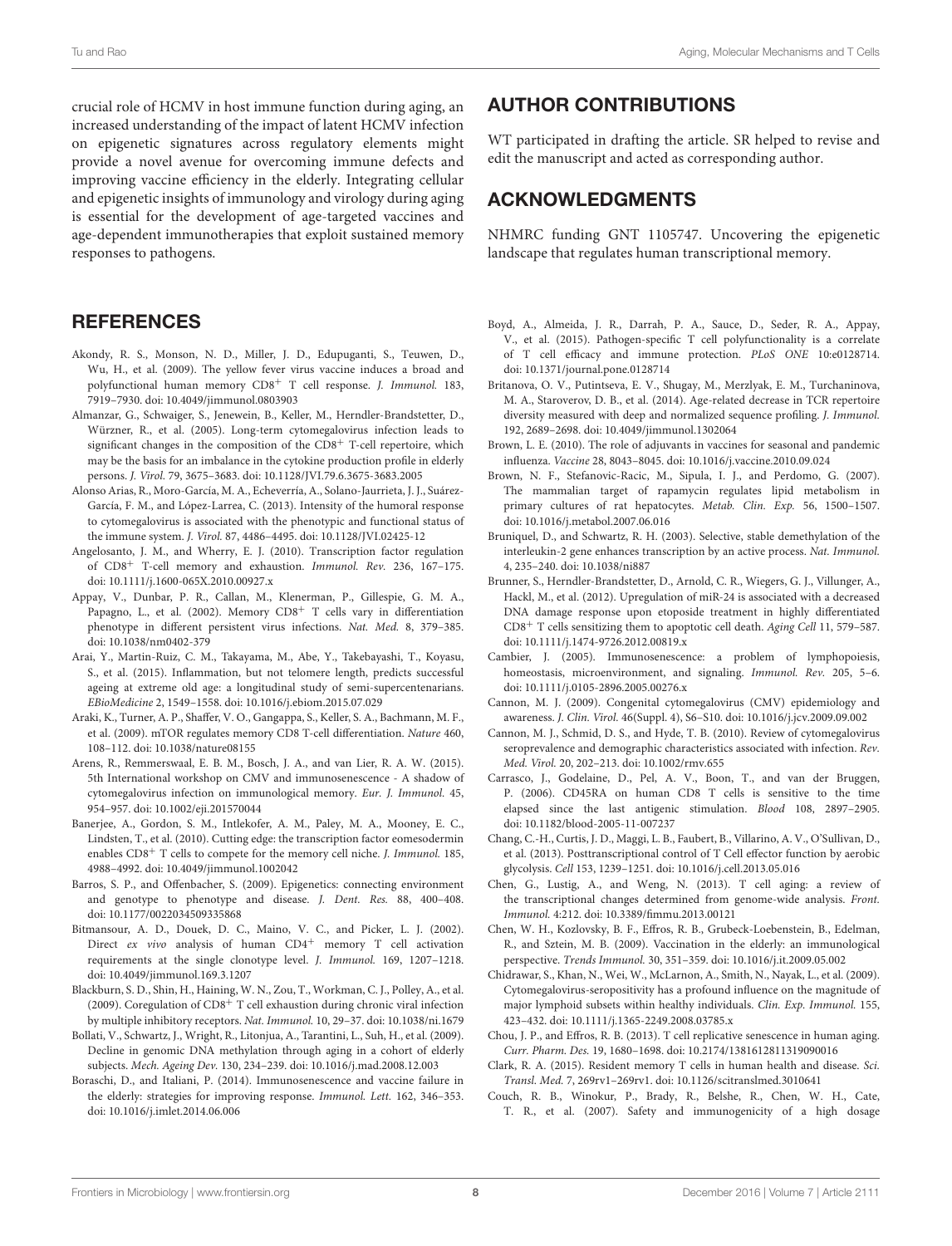trivalent influenza vaccine among elderly subjects. Vaccine 25, 7656–7663. doi: [10.1016/j.vaccine.2007.08.042](https://doi.org/10.1016/j.vaccine.2007.08.042)

- <span id="page-8-10"></span>Czesnikiewicz-Guzik, M., Lee, W.-W., Cui, D., Hiruma, Y., Lamar, D. L., Yang, Z.-Z., et al. (2008). T cell subset-specific susceptibility to aging. Clin. Immunol. 127, 107–118. doi: [10.1016/j.clim.2007.12.002](https://doi.org/10.1016/j.clim.2007.12.002)
- <span id="page-8-28"></span>Day, E. K., Carmichael, A. J., ten Berge, I. J. M., Waller, E. C. P., Sissons, J. G. P., and Wills, M. R. (2007). Rapid CD8<sup>+</sup> T cell repertoire focusing and selection of high-affinity clones into memory following primary infection with a persistent human virus: human cytomegalovirus. J. Immunol. 179, 3203–3213. doi: [10.4049/jimmunol.179.5.3203](https://doi.org/10.4049/jimmunol.179.5.3203)
- <span id="page-8-14"></span>Delgoffe, G. M., Kole, T. P., Zheng, Y., Zarek, P. E., Matthews, K. L., Xiao, B., et al. (2009). The mTOR kinase differentially regulates effector and regulatory T cell lineage commitment. Immunity 30, 832–844. doi: [10.1016/j.immuni.2009.04.014](https://doi.org/10.1016/j.immuni.2009.04.014)
- <span id="page-8-27"></span>Derhovanessian, E., Maier, A. B., Beck, R., Jahn, G., Hähnel, K., Slagboom, P. E., et al. (2010). Hallmark features of immunosenescence are absent in familial longevity. J. Immunol. [185, 4618–4624. doi: 10.4049/jimmunol.10](https://doi.org/10.4049/jimmunol.1001629) 01629
- <span id="page-8-29"></span>Derhovanessian, E., Theeten, H., Hähnel, K., Van Damme, P., Cools, N., and Pawelec, G. (2013). Cytomegalovirus-associated accumulation of latedifferentiated CD4 T-cells correlates with poor humoral response to influenza vaccination. Vaccine 31, 685–690. doi: [10.1016/j.vaccine.2012.11.041](https://doi.org/10.1016/j.vaccine.2012.11.041)
- <span id="page-8-15"></span>Desai, B. N., Myers, B. R., and Schreiber, S. L. (2002). FKBP12-rapamycinassociated protein associates with mitochondria and senses osmotic stress via mitochondrial dysfunction. Proc. Natl. Acad. Sci. U.S.A. 99, 4319–4324. doi: [10.1073/pnas.261702698](https://doi.org/10.1073/pnas.261702698)
- <span id="page-8-36"></span>Dorrington, M. G., and Bowdish, D. M. E. (2013). Immunosenescence and novel vaccination strategies for the elderly. Front. Immunol. 4:171. doi: [10.3389/fimmu.2013.00171](https://doi.org/10.3389/fimmu.2013.00171)
- <span id="page-8-32"></span>Effros, R. B. (2016). The silent war of CMV in aging and HIV infection. Mech. Ageing Dev. 158, 46–52. doi: [10.1016/j.mad.2015.09.003](https://doi.org/10.1016/j.mad.2015.09.003)
- <span id="page-8-9"></span>Fann, M., Chiu, W. K., Wood, W. H., Levine, B. L., Becker, K. G., and Weng, N. (2005). Gene expression characteristics of CD28null memory phenotype CD8<sup>+</sup> T cells and its implication in T-cell aging. Immunol. Rev. 205, 190–206. doi: [10.1111/j.0105-2896.2005.00262.x](https://doi.org/10.1111/j.0105-2896.2005.00262.x)
- <span id="page-8-0"></span>Farber, D. L., Yudanin, N. A., and Restifo, N. P. (2014). Human memory T cells: generation, compartmentalization and homeostasis. Nat. Rev. Immunol. 14, 24–35. doi: [10.1038/nri3567](https://doi.org/10.1038/nri3567)
- <span id="page-8-12"></span>Fernández-Morera, J. L., Calvanese, V., Rodríguez-Rodero, S., Menéndez-Torre, E., and Fraga, M. F. (2010). Epigenetic regulation of the immune system in health and disease. Tissue Antigens 76, 431–439. doi: [10.1111/j.1399-0039.2010.01587.x](https://doi.org/10.1111/j.1399-0039.2010.01587.x)
- <span id="page-8-7"></span>Fessler, J., Felber, A., Duftner, C., and Dejaco, C. (2013). The impact of aging on regulatory T-cells. T Cell Biol. 4:231. doi: [10.3389/fimmu.2013.00231](https://doi.org/10.3389/fimmu.2013.00231)
- <span id="page-8-2"></span>Flavell, R. A., Herndler-Brandstetter, D., and Ishigame, H. (2013). How to define biomarkers of human T cell aging and immunocompetence? Front. Immunol. 4:136. doi: [10.3389/fimmu.2013.00136](https://doi.org/10.3389/fimmu.2013.00136)
- <span id="page-8-25"></span>Fowler, K. B., Stagno, S., Pass, R. F., Britt, W. J., Boll, T. J., and Alford, C. A. (1992). The outcome of congenital cytomegalovirus infection in relation to maternal antibody status. N. Engl. J. Med. 326, 663–667. doi: [10.1056/NEJM199203053261003](https://doi.org/10.1056/NEJM199203053261003)
- <span id="page-8-34"></span>Franceschi, C., Bonafè, M., and Valensin, S. (2000). Human immunosenescence: the prevailing of innate immunity, the failing of clonotypic immunity, and the filling of immunological space. Vaccine 18, 1717–1720. doi: [10.1016/S0264-410X\(99\)00513-7](https://doi.org/10.1016/S0264-410X(99)00513-7)
- <span id="page-8-31"></span>Frebel, H., Richter, K., and Oxenius, A. (2010). How chronic viral infections impact on antigen-specific T-cell responses. Eur. J. Immunol. 40, 654–663. doi: [10.1002/eji.200940102](https://doi.org/10.1002/eji.200940102)
- <span id="page-8-35"></span>Freund, A., Orjalo, A. V., Desprez, P.-Y., and Campisi, J. (2010). Inflammatory networks during cellular senescence: causes and consequences. Trends Mol. Med. 16, 238–246. doi: [10.1016/j.molmed.2010.03.003](https://doi.org/10.1016/j.molmed.2010.03.003)
- <span id="page-8-13"></span>Fuente, M. D., (2014). "The immune system, a marker and modulator of the rate of aging," in Immunology of Aging, eds A. Massoud and N. Rezaei (Berlin; Heidelberg: Springer), 3–23.
- <span id="page-8-22"></span>Gamadia, L. E., Remmerswaal, E. B. M., Weel, J. F., Bemelman, F., van Lier, R. A. W., and Ten Berge, I. J. M. (2003). Primary immune responses to human CMV: a critical role for IFN-gamma-producing CD4<sup>+</sup> T cells in protection against CMV disease. Blood 101, 2686–2692. doi: [10.1182/blood-2002-08-2502](https://doi.org/10.1182/blood-2002-08-2502)
- <span id="page-8-26"></span>Gamadia, L. E., Rentenaar, R. J., Baars, P. A., Remmerswaal, E. B., Surachno, S., Weel, J. F., et al. (2001). Differentiation of cytomegalovirus-specific CD8(+) T cells in healthy and immunosuppressed virus carriers. Blood 98, 754–761. doi: [10.1182/blood.V98.3.754](https://doi.org/10.1182/blood.V98.3.754)
- <span id="page-8-8"></span>Garg, S. K., Delaney, C., Toubai, T., Ghosh, A., Reddy, P., Banerjee, R., et al. (2014). Aging is associated with increased regulatory T-cell function. Aging Cell 13, 441–448. doi: [10.1111/acel.12191](https://doi.org/10.1111/acel.12191)
- <span id="page-8-24"></span>Genini, E., Percivalle, E., Sarasini, A., Revello, M. G., Baldanti, F., and Gerna, G. (2011). Serum antibody response to the gH/gL/pUL128–131 five-protein complex of human cytomegalovirus (HCMV) in primary and reactivated HCMV infections. J. Clin. Virol. [52, 113–118. doi: 10.1016/j.jcv.2011.](https://doi.org/10.1016/j.jcv.2011.06.018) 06.018
- <span id="page-8-23"></span>Gerna, G., Sarasini, A., Patrone, M., Percivalle, E., Fiorina, L., Campanini, G., et al. (2008). Human cytomegalovirus serum neutralizing antibodies block virus infection of endothelial/epithelial cells, but not fibroblasts, early during primary infection. J. Gen. Virol. 89, 853–865. doi: [10.1099/vir.0.83523-0](https://doi.org/10.1099/vir.0.83523-0)
- <span id="page-8-11"></span>Gibney, E. R., and Nolan, C. M. (2010). Epigenetics and gene expression. Heredity 105, 4–13. doi: [10.1038/hdy.2010.54](https://doi.org/10.1038/hdy.2010.54)
- <span id="page-8-18"></span>Gibson, W. (2008). Structure and formation of the cytomegalovirus virion. Curr. Top. Microbiol. Immunol. 325, 187–204. doi: [10.1007/978-3-540-77349-8\\_11](https://doi.org/10.1007/978-3-540-77349-8_11)
- <span id="page-8-19"></span>Goodrum, F. D., Jordan, C. T., High, K., and Shenk, T. (2002). Human cytomegalovirus gene expression during infection of primary hematopoietic progenitor cells: a model for latency. Proc. Natl. Acad. Sci. U.S.A. 99, 16255–16260. doi: [10.1073/pnas.252630899](https://doi.org/10.1073/pnas.252630899)
- <span id="page-8-1"></span>Goronzy, J. J., Fang, F., Cavanagh, M. M., Qi, Q., and Weyand, C. M. (2015). Naive T cell maintenance and function in human aging. J. Immunol. 194, 4073–4080. doi: [10.4049/jimmunol.1500046](https://doi.org/10.4049/jimmunol.1500046)
- <span id="page-8-37"></span>Grolleau-Julius, A., Ray, D., and Yung, R. L. (2009). The role of epigenetics in aging and autoimmunity. Clin. Rev. Allergy Immunol. 39, 42–50. doi: [10.1007/s12016-009-8169-3](https://doi.org/10.1007/s12016-009-8169-3)
- <span id="page-8-17"></span>Gubser, P. M., Bantug, G. R., Razik, L., Fischer, M., Dimeloe, S., Hoenger, G., et al. (2013). Rapid effector function of memory CD8<sup>+</sup> T cells requires an immediate-early glycolytic switch. Nat. Immunol. 14, 1064–1072. doi: [10.1038/ni.2687](https://doi.org/10.1038/ni.2687)
- <span id="page-8-20"></span>Hahn, G., Jores, R., and Mocarski, E. S. (1998). Cytomegalovirus remains latent in a common precursor of dendritic and myeloid cells. Proc. Natl. Acad. Sci. U. S. A. 95, 3937–3942.
- <span id="page-8-4"></span>Hammarlund, E., Lewis, M. W., Carter, S. V., Amanna, I., Hansen, S. G., Strelow, L. I., et al. (2005). Multiple diagnostic techniques identify previously vaccinated individuals with protective immunity against monkeypox. Nat. Med. 11, 1005–1011. doi: [10.1038/nm1273](https://doi.org/10.1038/nm1273)
- <span id="page-8-3"></span>Hammarlund, E., Lewis, M. W., Hansen, S. G., Strelow, L. I., Nelson, J. A., Sexton, G. J., et al. (2003). Duration of antiviral immunity after smallpox vaccination. Nat. Med. 9, 1131–1137. doi: [10.1038/nm917](https://doi.org/10.1038/nm917)
- <span id="page-8-21"></span>Hanley, P. J., and Bollard, C. M. (2014). Controlling cytomegalovirus: helping the immune system take the lead. Viruses 6, 2242–2258. doi: [10.3390/v6062242](https://doi.org/10.3390/v6062242)
- <span id="page-8-30"></span>Hassouneh, F., Campos, C., López-Sejas, N., Alonso, C., Tarazona, R., Solana, R., et al. (2016). Effect of age and latent CMV infection on CD8<sup>+</sup> CD56<sup>+</sup> T cells (NKT-like) frequency and functionality. Mech. Ageing Dev. 158, 38–45. doi: [10.1016/j.mad.2015.12.003](https://doi.org/10.1016/j.mad.2015.12.003)
- <span id="page-8-33"></span>Haussig, J. M., Burgold, J., Hafalla, J. C. R., Matuschewski, K., and Kooij, T. W. A. (2014). Signatures of malaria vaccine efficacy in ageing murine immune memory. Parasite Immunol. [36, 199–206. doi: 10.1111/pim.](https://doi.org/10.1111/pim.12104) 12104
- <span id="page-8-5"></span>Haynes, L., Eaton, S. M., Burns, E. M., Randall, T. D., and Swain, S. L. (2003). CD4 T cell memory derived from young naive cells functions well into old age, but memory generated from aged naive cells functions poorly. Proc. Natl. Acad. Sci. U.S.A. 100, 15053–15058. doi: [10.1073/pnas.2433717100](https://doi.org/10.1073/pnas.2433717100)
- <span id="page-8-16"></span>Henson, S. M., Lanna, A., Riddell, N. E., Franzese, O., Macaulay, R., Griffiths, S. J., et al. (2014). p38 signaling inhibits mTORC1-independent autophagy in senescent human CD8<sup>+</sup> T cells. J. Clin. Invest. 124, 4004–4016. doi: [10.1172/JCI75051](https://doi.org/10.1172/JCI75051)
- <span id="page-8-6"></span>Herndler-Brandstetter, D., Landgraf, K., Tzankov, A., Jenewein, B., Brunauer, R., Laschober, G. T., et al. (2012). The impact of aging on memory T cell phenotype and function in the human bone marrow. J. Leukoc. Biol. 91, 197–205. doi: [10.1189/jlb.0611299](https://doi.org/10.1189/jlb.0611299)
- <span id="page-8-38"></span>Hewagama, A., and Richardson, B. (2009). The genetics and epigenetics of autoimmune diseases. J. Autoimmun. 33, 3–11. doi: [10.1016/j.jaut.2009.03.007](https://doi.org/10.1016/j.jaut.2009.03.007)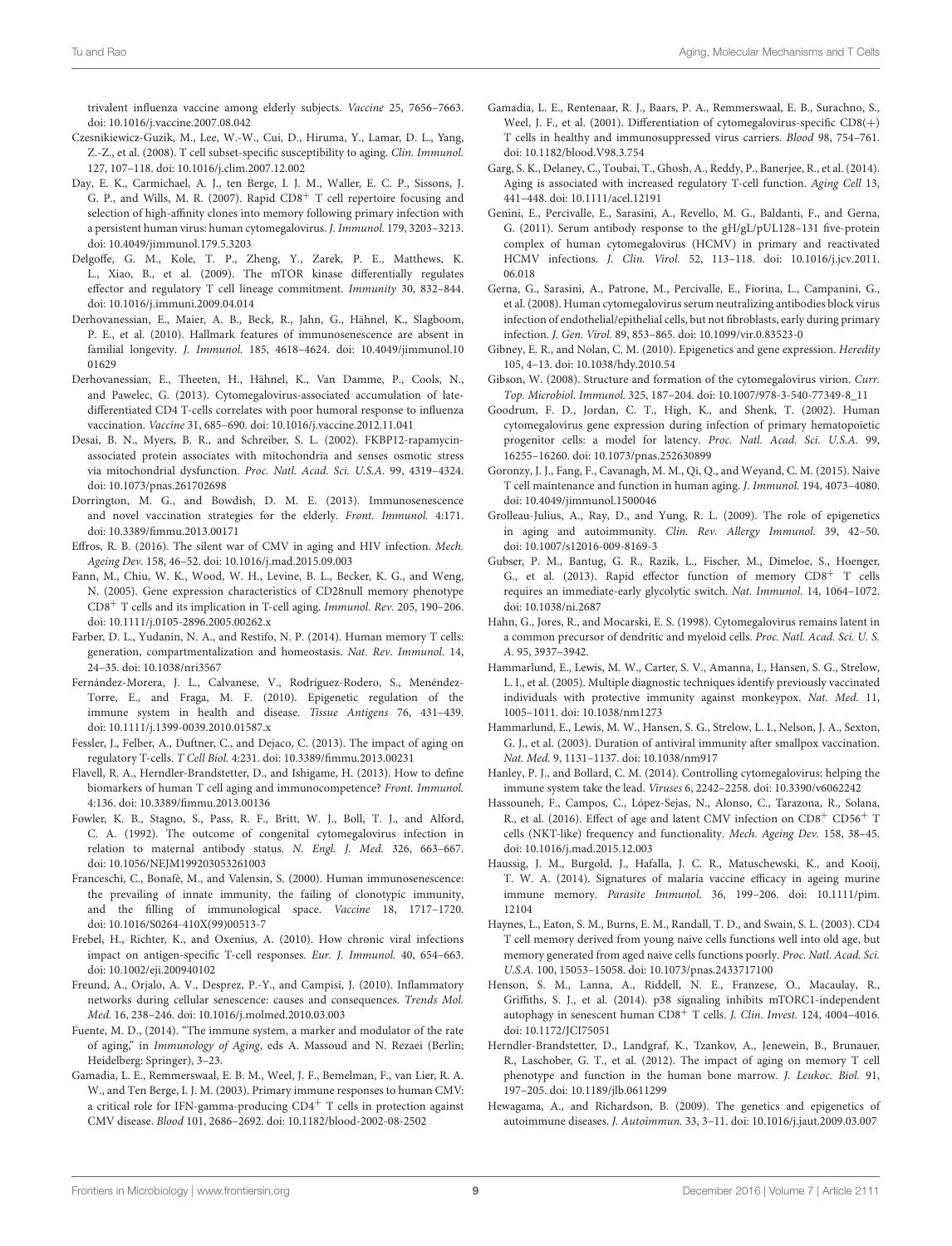- <span id="page-9-13"></span>Heyn, H., Li, N., Ferreira, H. J., Moran, S., Pisano, D. G., Gomez, A., et al. (2012). Distinct DNA methylomes of newborns and centenarians. Proc. Natl. Acad. Sci. U.S.A. 109, 10522–10527. doi: [10.1073/pnas.1120658109](https://doi.org/10.1073/pnas.1120658109)
- <span id="page-9-14"></span>Hongdong, L., Guini, H., and Zheng, G. (2015). [Age-related DNA methylation changes in peripheral whole blood]. Yi Chuan 37, 165–173. doi: [10.16288/j.yczz.14-394](https://doi.org/10.16288/j.yczz.14-394)
- <span id="page-9-6"></span>Huang, M.-C., Liao, J.-J., Bonasera, S., Longo, D. L., and Goetzl, E. J. (2008). Nuclear factor-κB-dependent reversal of aging-induced alterations in T cell cytokines. FASEB J. 22, 2142–2150. doi: [10.1096/fj.07-103721](https://doi.org/10.1096/fj.07-103721)
- <span id="page-9-39"></span>Invernizzi, P. (2009). Future directions in genetic for autoimmune diseases. J. Autoimmun. 33, 1–2. doi: [10.1016/j.jaut.2009.03.001](https://doi.org/10.1016/j.jaut.2009.03.001)
- <span id="page-9-27"></span>Jackson, S. E., Mason, G. M., and Wills, M. R. (2011). Human cytomegalovirus immunity and immune evasion. Virus Res. 157, 151–160. doi: [10.1016/j.virusres.2010.10.031](https://doi.org/10.1016/j.virusres.2010.10.031)
- <span id="page-9-1"></span>Jacomet, F., Cayssials, E., Basbous, S., Levescot, A., Piccirilli, N., Desmier, D., et al. (2015). Evidence for eomesodermin-expressing innate-like CD8<sup>+</sup> KIR/NKG2A+ T cells in human adults and cord blood samples. Eur. J. Immunol. 45, 1926–1933. doi: [10.1002/eji.201545539](https://doi.org/10.1002/eji.201545539)
- <span id="page-9-37"></span>Jefferson, T., Rivetti, D., Rivetti, A., Rudin, M., Di Pietrantonj, C., and Demicheli, V. (2005). Efficacy and effectiveness of influenza vaccines in elderly people: a systematic review. Lancet Lond. Engl. 366, 1165–1174. doi: [10.1016/S0140-6736\(05\)67339-4](https://doi.org/10.1016/S0140-6736(05)67339-4)
- <span id="page-9-22"></span>Jones, R. G., and Thompson, C. B. (2007). Revving the engine: signal transduction fuels T cell activation. Immunity 27, 173–178. doi: [10.1016/j.immuni.2007.07.008](https://doi.org/10.1016/j.immuni.2007.07.008)
- <span id="page-9-11"></span>Joshi, N. S., Cui, W., Dominguez, C. X., Chen, J. H., Hand, T. W., and Kaech, S. M. (2011). Increased numbers of preexisting memory CD8 T cells and decreased T-bet expression can restrain terminal differentiation of secondary effector and memory CD8 T cells. J. Immunol. 187, 4068–4076. doi: [10.4049/jimmunol.1002145](https://doi.org/10.4049/jimmunol.1002145)
- <span id="page-9-29"></span>Karrer, U., Sierro, S., Wagner, M., Oxenius, A., Hengel, H., Koszinowski, U. H., et al. (2003). Memory inflation: continuous accumulation of antiviral CD8<sup>+</sup> T cells over time. J. Immunol. [170, 2022–2029. doi: 10.4049/jimmunol.170.](https://doi.org/10.4049/jimmunol.170.4.2022) 4.2022
- <span id="page-9-16"></span>Kawakami, K., Nakamura, A., Ishigami, A., Goto, S., and Takahashi, R. (2008). Age-related difference of site-specific histone modifications in rat liver. Biogerontology 10, 415–421. doi: [10.1007/s10522-008-9176-0](https://doi.org/10.1007/s10522-008-9176-0)
- <span id="page-9-34"></span>Khan, N., Hislop, A., Gudgeon, N., Cobbold, M., Khanna, R., Nayak, L., et al. (2004). Herpesvirus-specific CD8 T cell immunity in old age: cytomegalovirus impairs the response to a coresident EBV infection. J. Immunol. 173, 7481–7489. doi: [10.4049/jimmunol.173.12.7481](https://doi.org/10.4049/jimmunol.173.12.7481)
- <span id="page-9-35"></span>Khan, N., Shariff, N., Cobbold, M., Bruton, R., Ainsworth, J. A., Sinclair, A. J., et al. (2002). Cytomegalovirus seropositivity drives the CD8 T cell repertoire toward greater clonality in healthy elderly individuals. J. Immunol. 169, 1984–1992. doi: [10.4049/jimmunol.169.4.1984](https://doi.org/10.4049/jimmunol.169.4.1984)
- <span id="page-9-38"></span>Khurana, S., Verma, N., Yewdell, J. W., Hilbert, A. K., Castellino, F., Lattanzi, M., et al. (2011). MF59 adjuvant enhances diversity and affinity of antibodymediated immune response to pandemic influenza vaccines. Sci. Transl. Med. 3, 85ra48. doi: [10.1126/scitranslmed.3002336](https://doi.org/10.1126/scitranslmed.3002336)
- <span id="page-9-24"></span>Klenerman, P., and Oxenius, A. (2016). T cell responses to cytomegalovirus. Nat. Rev. Immunol. 16, 367–377. doi: [10.1038/nri.2016.38](https://doi.org/10.1038/nri.2016.38)
- <span id="page-9-4"></span>Koch, S., Larbi, A., Derhovanessian, E., Özcelik, D., Naumova, E., and Pawelec, G. (2008). Multiparameter flow cytometric analysis of CD4 and CD8 T cell [subsets in young and old people.](https://doi.org/10.1186/1742-4933-5-6) Immun. Ageing 5:6. doi: 10.1186/1742- 4933-5-6
- <span id="page-9-31"></span>Koch, S., Larbi, A., Ozcelik, D., Solana, R., Gouttefangeas, C., Attig, S., et al. (2007). Cytomegalovirus infection: a driving force in human T cell immunosenescence. Ann. N. Y. Acad. Sci. 1114, 23–35. doi: [10.1196/annals.1396.043](https://doi.org/10.1196/annals.1396.043)
- <span id="page-9-15"></span>Kouzarides, T. (2007). Chromatin modifications and their function. Cell 128, 693–705. doi: [10.1016/j.cell.2007.02.005](https://doi.org/10.1016/j.cell.2007.02.005)
- <span id="page-9-25"></span>Kuijpers, T. W., Vossen, M. T., Gent, M.-R., Davin, J.-C., Roos, M. T., Wertheim-van Dillen, P. M., et al. (2003). Frequencies of circulating cytolytic, CD45RA+CD27−, CD8<sup>+</sup> T lymphocytes depend on infection with CMV. J. Immunol. 170, 4342–4348. doi: [10.4049/jimmunol.170.8.4342](https://doi.org/10.4049/jimmunol.170.8.4342)
- <span id="page-9-9"></span>Kundu, S., and Peterson, C. L. (2009). Role of chromatin states in transcriptional memory. [Biochim. Biophys. Acta \(BBA\) - Gen. Subj.](https://doi.org/10.1016/j.bbagen.2009.02.009) 1790, 445–455. doi: 10. 1016/j.bbagen.2009.02.009
- <span id="page-9-12"></span>Lazarevic, V., Glimcher, L. H., and Lord, G. M. (2013). T-bet: a bridge between innate and adaptive immunity. Nat. Rev. Immunol. 13, 777–789. doi: [10.1038/nri3536](https://doi.org/10.1038/nri3536)
- <span id="page-9-5"></span>Lazuardi, L., Jenewein, B., Wolf, A. M., Pfister, G., Tzankov, A., and Grubeck-Loebenstein, B. (2005). Age-related loss of naïve T cells and dysregulation of T-cell/B-cell interactions in human lymph nodes. Immunology 114, 37–43. doi: [10.1111/j.1365-2567.2004.02006.x](https://doi.org/10.1111/j.1365-2567.2004.02006.x)
- <span id="page-9-7"></span>Lee, J. S., Lee, W.-W., Kim, S. H., Kang, Y., Lee, N., Shin, M. S., et al. (2011). Ageassociated alteration in naive and memory Th17 cell response in humans. Clin. Immunol. 140, 84–91. doi: [10.1016/j.clim.2011.03.018](https://doi.org/10.1016/j.clim.2011.03.018)
- <span id="page-9-19"></span>Lesourd, B. M., Mazari, L., and Ferry, M. (1998). The role of nutrition in immunity in the aged. Nutr. Rev. 56, S113–S125.
- <span id="page-9-18"></span>Li, G., Yu, M., Lee, W.-W., Tsang, M., Krishnan, E., Weyand, C. M., et al. (2012). Decline in miR-181a expression with age impairs T cell receptor sensitivity by increasing DUSP6 activity. Nat. Med. 18, 1518–1524. doi: [10.1038/nm.2963](https://doi.org/10.1038/nm.2963)
- <span id="page-9-30"></span>Li, H., Margolick, J. B., Bream, J. H., Nilles, T. L., Langan, S., Bui, H. T., et al. (2014). Heterogeneity of  $CD4^+$  and  $CD8^+$  T-cell responses to cytomegalovirus in HIV-infected and HIV-uninfected men who have sex with men. J. Infect. Dis. 210, 400–404. doi: [10.1093/infdis/jiu093](https://doi.org/10.1093/infdis/jiu093)
- <span id="page-9-17"></span>Li, Q.-J., Chau, J., Ebert, P. J. R., Sylvester, G., Min, H., Liu, G., et al. (2007). miR-181a is an intrinsic modulator of T cell sensitivity and selection. Cell 129, 147–161. doi: [10.1016/j.cell.2007.03.008](https://doi.org/10.1016/j.cell.2007.03.008)
- <span id="page-9-8"></span>Lim, M.-A., Lee, J., Park, J.-S., Jhun, J.-Y., Moon, Y.-M., Cho, M.-L., et al. (2014). Increased Th17 differentiation in aged mice is significantly associated with high IL-1β level and low IL-2 expression. Exp. Gerontol. 49, 55–62. doi: [10.1016/j.exger.2013.10.006](https://doi.org/10.1016/j.exger.2013.10.006)
- <span id="page-9-23"></span>Ludwig, A., and Hengel, H. (2009). Epidemiological impact and disease burden of congenital cytomegalovirus infection in Europe. Euro Surveill. 14, 26–32.
- <span id="page-9-28"></span>Macagno, A., Bernasconi, N. L., Vanzetta, F., Dander, E., Sarasini, A., Revello, M. G., et al. (2010). Isolation of human monoclonal antibodies that potently neutralize human cytomegalovirus infection by targeting different epitopes on the gH/gL/UL128-131A complex. J. Virol. 84, 1005–1013. doi: [10.1128/JVI.01809-09](https://doi.org/10.1128/JVI.01809-09)
- <span id="page-9-26"></span>Mackus, W. J. M., Frakking, F. N. J., Grummels, A., Gamadia, L. E., De Bree, G. J., Hamann, D., et al. (2003). Expansion of CMV-specific CD8+CD45RA+CD27−T cells in B-cell chronic lymphocytic leukemia. Blood 102, 1057–1063. doi: [10.1182/blood-2003-01-0182](https://doi.org/10.1182/blood-2003-01-0182)
- <span id="page-9-33"></span>Mahnke, Y. D., Brodie, T. M., Sallusto, F., Roederer, M., and Lugli, E. (2013). The who's who of T-cell differentiation: human memory T-cell subsets. Eur. J. Immunol. 43, 2797–2809. doi: [10.1002/eji.201343751](https://doi.org/10.1002/eji.201343751)
- <span id="page-9-20"></span>Maijó, M., Clements, S. J., Ivory, K., Nicoletti, C., and Carding, S. R. (2014). Nutrition, diet and immunosenescence. Mech. Ageing Dev. 136–137, 116–128. doi: [10.1016/j.mad.2013.12.003](https://doi.org/10.1016/j.mad.2013.12.003)
- <span id="page-9-10"></span>Mannick, J. B., Giudice, G. D., Lattanzi, M., Valiante, N. M., Praestgaard, J., Huang, B., et al. (2014). mTOR inhibition improves immune function in the elderly. Sci. Transl. Med. [6, 268ra179–268ra179. doi: 10.1126/scitranslmed.30](https://doi.org/10.1126/scitranslmed.3009892) 09892
- <span id="page-9-36"></span>Mekker, A., Tchang, V. S., Haeberli, L., Oxenius, A., Trkola, A., and Karrer, U. (2012). Immune senescence: relative contributions of age and cytomegalovirus infection. PLoS Pathog. 8:e1002850. doi: [10.1371/journal.ppat.1002850](https://doi.org/10.1371/journal.ppat.1002850)
- <span id="page-9-32"></span>Miller, J. D., van der Most, R. G., Akondy, R. S., Glidewell, J. T., Albott, S., Masopust, D., et al. (2008). Human effector and memory CD8<sup>+</sup> T Cell responses to smallpox and yellow fever vaccines. Immunity 28, 710–722. doi: [10.1016/j.immuni.2008.02.020](https://doi.org/10.1016/j.immuni.2008.02.020)
- <span id="page-9-0"></span>Miller, R. A. (1996). The aging immune system: primer and prospectus. Science 273, 70–74.
- <span id="page-9-21"></span>Miller, R. A., Buehner, G., Chang, Y., Harper, J. M., Sigler, R., and Smith-Wheelock, M. (2005). Methionine-deficient diet extends mouse lifespan, slows immune and lens aging, alters glucose, T4, IGF-I and insulin levels, and increases hepatocyte MIF levels and stress resistance. Aging Cell 4, 119–125. doi: [10.1111/j.1474-9726.2005.00152.x](https://doi.org/10.1111/j.1474-9726.2005.00152.x)
- <span id="page-9-3"></span>Moro-García, M. A., Alonso-Arias, R., and López-Larrea, C. (2013). When Aging Reaches CD4<sup>+</sup> T-cells: phenotypic and functional changes. Front. Immunol. 4:107. doi: [10.3389/fimmu.2013.00107](https://doi.org/10.3389/fimmu.2013.00107)
- <span id="page-9-2"></span>Mueller, S. N., Gebhardt, T., Carbone, F. R., and Heath, W. R. (2013). Memory T cell subsets, migration patterns, and tissue residence. Annu. Rev. Immunol. 31, 137–161. doi: [10.1146/annurev-immunol-032712-095954](https://doi.org/10.1146/annurev-immunol-032712-095954)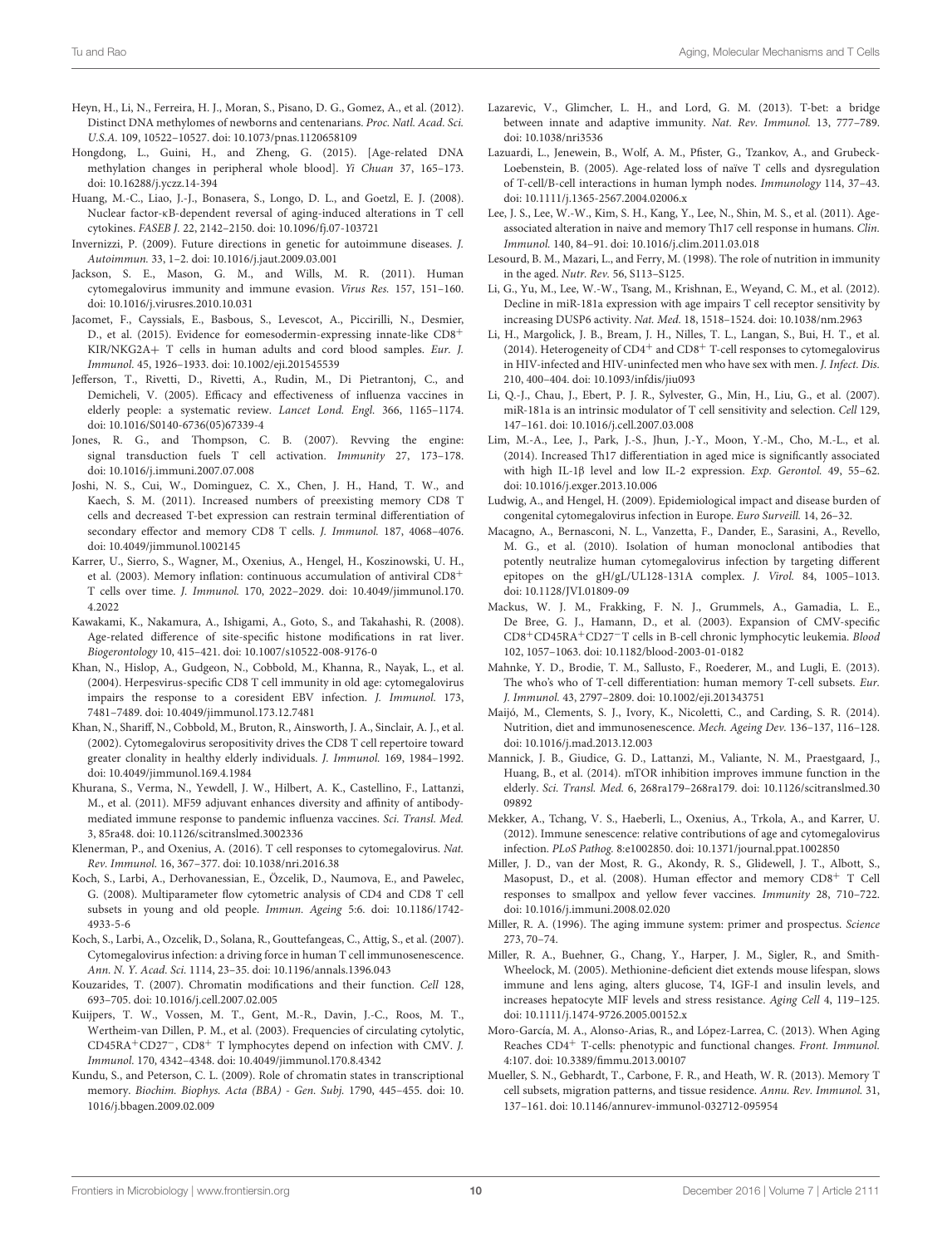- <span id="page-10-15"></span>Muthusamy, N., Barton, K., and Leiden, J. M. (1995). Defective activation and survival of T cells lacking the Ets-1 transcription factor. Nature 377, 639–642. doi: [10.1038/377639a0](https://doi.org/10.1038/377639a0)
- <span id="page-10-6"></span>Naylor, K., Li, G., Vallejo, A. N., Lee, W.-W., Koetz, K., Bryl, E., et al. (2005). The influence of age on T cell generation and TCR diversity. J. Immunol. 174, 7446–7452. doi: [10.4049/jimmunol.174.11.7446](https://doi.org/10.4049/jimmunol.174.11.7446)
- <span id="page-10-0"></span>Nikolich-Žugich, J. (2008). Ageing and life-long maintenance of T-cell subsets in the face of latent persistent infections. Nat. Rev. Immunol. 8, 512–522. doi: [10.1038/nri2318](https://doi.org/10.1038/nri2318)
- <span id="page-10-1"></span>Nikolich-Žugich, J. (2014). Aging of the T cell compartment in mice and humans: from no naïve expectations to foggy memories. J. Immunol. 193, 2622–2629. doi: [10.4049/jimmunol.1401174](https://doi.org/10.4049/jimmunol.1401174)
- <span id="page-10-5"></span>Nikolich-Žugich, J., and Rudd, B. D. (2010). Immune memory and aging: an infinite or finite resource? Curr. Opin. Immunol. 22, 535–540. doi: [10.1016/j.coi.2010.06.011](https://doi.org/10.1016/j.coi.2010.06.011)
- <span id="page-10-25"></span>Noriega, V., Redmann, V., Gardner, T., and Tortorella, D. (2012). Diverse immune evasion strategies by human cytomegalovirus. Immunol. Res. 54, 140–151. doi: [10.1007/s12026-012-8304-8](https://doi.org/10.1007/s12026-012-8304-8)
- <span id="page-10-35"></span>O'Hara, G. A., Welten, S. P. M., Klenerman, P., and Arens, R. (2012). Memory T cell inflation: understanding cause and effect. Trends Immunol. 33, 84–90. doi: [10.1016/j.it.2011.11.005](https://doi.org/10.1016/j.it.2011.11.005)
- <span id="page-10-16"></span>Ohyashiki, M., Ohyashiki, J. H., Hirota, A., Kobayashi, C., and Ohyashiki, K. (2011). Age-related decrease of miRNA-92a levels in human CD8<sup>+</sup> T-cells correlates with a reduction of naïve T lymphocytes. Immun. Ageing 8:11. doi: [10.1186/1742-4933-8-11](https://doi.org/10.1186/1742-4933-8-11)
- <span id="page-10-17"></span>Pae, M., Meydani, S. N., and Wu, D. (2011). The Role of nutrition in enhancing immunity in aging. Aging Dis. 3, 91–129.
- <span id="page-10-38"></span>Papagno, L., Spina, C. A., Marchant, A., Salio, M., Rufer, N., Little, S., et al. (2004). Immune activation and CD8<sup>+</sup> T-cell differentiation towards senescence in HIV-1 infection. PLoS Biol. [2:E20. doi: 10.1371/journal.pbio.00](https://doi.org/10.1371/journal.pbio.0020020) 20020
- <span id="page-10-23"></span>Paulus, C., and Nevels, M. (2009). The human cytomegalovirus major immediateearly proteins as antagonists of intrinsic and innate antiviral host responses. Viruses 1, 760–779. doi: [10.3390/v1030760](https://doi.org/10.3390/v1030760)
- <span id="page-10-32"></span>Pawelec, G. (2005). Immunosenescence and vaccination. Immun. Ageing 2:16. doi: [10.1186/1742-4933-2-16](https://doi.org/10.1186/1742-4933-2-16)
- <span id="page-10-33"></span>Pawelec, G., Akbar, A., Caruso, C., Solana, R., Grubeck-Loebenstein, B., and Wikby, A. (2005). Human immunosenescence: is it infectious? Immunol. Rev. 205, 257–268. doi: [10.1111/j.0105-2896.2005.00271.x](https://doi.org/10.1111/j.0105-2896.2005.00271.x)
- <span id="page-10-34"></span>Pawelec, G., Derhovanessian, E., Larbi, A., Strindhall, J., and Wikby, A. (2009). Cytomegalovirus and human immunosenescence. Rev. Med. Virol. 19, 47–56. doi: [10.1002/rmv.598](https://doi.org/10.1002/rmv.598)
- <span id="page-10-18"></span>Peng, T., Golub, T. R., and Sabatini, D. M. (2002). The immunosuppressant rapamycin mimics a starvation-like signal distinct from amino acid and glucose deprivation. Mol. Cell. Biol. 22, 5575–5584. doi: [10.1128/MCB.22.15.5575-5584.2002](https://doi.org/10.1128/MCB.22.15.5575-5584.2002)
- <span id="page-10-36"></span>Pera, A., Campos, C., Corona, A., Sanchez-Correa, B., Tarazona, R., Larbi, A., et al. (2014). CMV Latent Infection Improves CD8<sup>+</sup> T response to SEB due to expansion of polyfunctional CD57<sup>+</sup> cells in young individuals. PLoS ONE 9:e88538. doi: [10.1371/journal.pone.0088538](https://doi.org/10.1371/journal.pone.0088538)
- <span id="page-10-27"></span>Polić, B., Hengel, H., Krmpotić, A., Trgovcich, J., Pavić, I., Luccaronin, P., et al. (1998). Hierarchical and redundant lymphocyte subset control precludes cytomegalovirus replication during latent infection. J. Exp. Med. 188, 1047–1054.
- <span id="page-10-10"></span>Ponnappan, S., and Ponnappan, U. (2011). Aging and immune function: molecular mechanisms to interventions. Antioxid. Redox Signal. 14, 1551–1585. doi: [10.1089/ars.2010.3228](https://doi.org/10.1089/ars.2010.3228)
- <span id="page-10-30"></span>Pourgheysari, B., Khan, N., Best, D., Bruton, R., Nayak, L., and Moss, P. A. H. (2007). The cytomegalovirus-specific CD4<sup>+</sup> T-cell response expands with age and markedly alters the CD4<sup>+</sup> T-cell repertoire. J. Virol. 81, 7759-7765. doi: [10.1128/JVI.01262-06](https://doi.org/10.1128/JVI.01262-06)
- <span id="page-10-31"></span>Precopio, M. L., Betts, M. R., Parrino, J., Price, D. A., Gostick, E., Ambrozak, D. R., et al. (2007). Immunization with vaccinia virus induces polyfunctional and phenotypically distinctive CD8<sup>+</sup> T cell responses. J. Exp. Med. 204, 1405-1416. doi: [10.1084/jem.20062363](https://doi.org/10.1084/jem.20062363)
- <span id="page-10-20"></span>Ramanathan, A., and Schreiber, S. L. (2009). Direct control of mitochondrial function by mTOR. Proc. Natl. Acad. Sci. U.S.A. 106, 22229–22232. doi: [10.1073/pnas.0912074106](https://doi.org/10.1073/pnas.0912074106)
- <span id="page-10-11"></span>Rao, R. R., Li, Q., Odunsi, K., and Shrikant, P. A. (2010). The mTOR kinase determines effector versus memory CD8<sup>+</sup> T cell fate by regulating the expression of transcription factors T-bet and eomesodermin. Immunity 32, 67–78. doi: [10.1016/j.immuni.2009.10.010](https://doi.org/10.1016/j.immuni.2009.10.010)
- <span id="page-10-24"></span>Reeves, M. B., MacAry, P. A., Lehner, P. J., Sissons, J. G. P., and Sinclair, J. H. (2005). Latency, chromatin remodeling, and reactivation of human cytomegalovirus in the dendritic cells of healthy carriers. Proc. Natl. Acad. Sci. U.S.A. 102, 4140–4145. doi: [10.1073/pnas.0408994102](https://doi.org/10.1073/pnas.0408994102)
- <span id="page-10-39"></span>Reeves, M., and Sinclair, J. (2008). Aspects of human cytomegalovirus latency and reactivation. Curr. Top. Microbiol. Immunol. 325, 297–313. doi: [10.1007/978-3-540-77349-8\\_17](https://doi.org/10.1007/978-3-540-77349-8_17)
- <span id="page-10-7"></span>Renkema, K. R., Li, G., Wu, A., Smithey, M. J., and Nikolich-Žugich, J. (2014). Two separate defects affecting true naive or virtual memory T cell precursors combine to reduce naive T cell responses with aging. J. Immunol. 192, 151–159. doi: [10.4049/jimmunol.1301453](https://doi.org/10.4049/jimmunol.1301453)
- <span id="page-10-26"></span>Rentenaar, R. J., Gamadia, L. E., van DerHoek, N., van Diepen, F. N., Boom, R., Weel, J. F., et al. (2000). Development of virus-specific CD4(+) T cells during primary cytomegalovirus infection. J. Clin. Invest. 105, 541–548. doi: [10.1172/JCI8229](https://doi.org/10.1172/JCI8229)
- <span id="page-10-28"></span>Revello, M. G., and Gerna, G. (2002). Diagnosis and management of human cytomegalovirus infection in the mother, fetus, and newborn infant. Clin. Microbiol. Rev. 15, 680–715. doi: [10.1128/CMR.15.4.680-715.2002](https://doi.org/10.1128/CMR.15.4.680-715.2002)
- <span id="page-10-21"></span>Ron-harel, N., Sharpe, A. H., and Haigis, M. C. (2015). Mitochondrial metabolism in T cell activation and senescence: a mini-review. Gerontology 61, 131–138. doi: [10.1159/000362502](https://doi.org/10.1159/000362502)
- <span id="page-10-2"></span>Sallusto, F., Lenig, D., Förster, R., Lipp, M., and Lanzavecchia, A. (1999). Two subsets of memory T lymphocytes with distinct homing potentials and effector functions. Nature 401, 708–712. doi: [10.1038/44385](https://doi.org/10.1038/44385)
- <span id="page-10-12"></span>Salpea, P., Russanova, V. R., Hirai, T. H., Sourlingas, T. G., Sekeri-Pataryas, K. E., Romero, R., et al. (2012). Postnatal development- and age-related changes in DNA-methylation patterns in the human genome. Nucleic Acids Res. 40, 6477–6494. doi: [10.1093/nar/gks312](https://doi.org/10.1093/nar/gks312)
- <span id="page-10-4"></span>Sansoni, P., Vescovini, R., Fagnoni, F., Biasini, C., Zanni, F., Zanlari, L., et al. (2008). The immune system in extreme longevity. Exp. Gerontol. 43, 61–65. doi: [10.1016/j.exger.2007.06.008](https://doi.org/10.1016/j.exger.2007.06.008)
- <span id="page-10-37"></span>Sansoni, P., Vescovini, R., Fagnoni, F. F., Akbar, A., Arens, R., Chiu, Y.-L., et al. (2014). New advances in CMV and immunosenescence. Exp. Gerontol. 55, 54–62. doi: [10.1016/j.exger.2014.03.020](https://doi.org/10.1016/j.exger.2014.03.020)
- <span id="page-10-9"></span>Sathaliyawala, T., Kubota, M., Yudanin, N., Turner, D., Camp, P., Thome, J. J. C., et al. (2013). Distribution and compartmentalization of human circulating and tissue-resident memory T cell subsets. Immunity 38, 187–197. doi: [10.1016/j.immuni.2012.09.020](https://doi.org/10.1016/j.immuni.2012.09.020)
- <span id="page-10-3"></span>Saurwein-Teissl, M., Lung, T. L., Marx, F., Gschösser, C., Asch, E., Blasko, I., et al. (2002). Lack of antibody production following immunization in old age: association with CD8+CD28−T cell clonal expansions and an imbalance in the production of Th1 and Th2 cytokines. J. Immunol. 168, 5893–5899. doi: [10.4049/jimmunol.168.11.5893](https://doi.org/10.4049/jimmunol.168.11.5893)
- <span id="page-10-29"></span>Schleiss, M. R. (2013). Cytomegalovirus in the neonate: immune correlates of infection and protection. Clin. Dev. Immunol. 2013:501801. doi: [10.1155/2013/501801.](https://doi.org/10.1155/2013/501801) Available online at: [https://www.hindawi.com/](https://www.hindawi.com/journals/jir/2013/501801/cta/) [journals/jir/2013/501801/cta/](https://www.hindawi.com/journals/jir/2013/501801/cta/)
- <span id="page-10-13"></span>Shanley, D. P., Aw, D., Manley, N. R., and Palmer, D. B. (2009). An evolutionary perspective on the mechanisms of immunosenescence. Trends Immunol. 30, 374–381. doi: [10.1016/j.it.2009.05.001](https://doi.org/10.1016/j.it.2009.05.001)
- <span id="page-10-14"></span>Sidler, C., Woycicki, R., Ilnytskyy, Y., Metz, G., Kovalchuk, I., and Kovalchuk, O. (2013). Immunosenescence is associated with altered gene expression and epigenetic regulation in primary and secondary immune organs. Genet. Aging 4:211. doi: [10.3389/fgene.2013.00211](https://doi.org/10.3389/fgene.2013.00211)
- <span id="page-10-22"></span>Sinclair, J., and Sissons, P. (2006). Latency and reactivation of human cytomegalovirus. J. Gen. Virol. 87, 1763–1779. doi: [10.1099/vir.0.81891-0](https://doi.org/10.1099/vir.0.81891-0)
- <span id="page-10-19"></span>Sipula, I. J., Brown, N. F., and Perdomo, G. (2006). Rapamycin-mediated inhibition of mammalian target of rapamycin in skeletal muscle cells reduces glucose utilization and increases fatty acid oxidation. Metab. Clin. Exp. 55, 1637–1644. doi: [10.1016/j.metabol.2006.08.002](https://doi.org/10.1016/j.metabol.2006.08.002)
- <span id="page-10-8"></span>Snyder, L. D., Chan, C., Kwon, D., Yi, J. S., Martissa, J. A., Finlen Copeland, C. A., et al. (2016). Polyfunctional T-cell signatures predict protection from cytomegalovirus after lung transplant. Am. J. Respir. Crit. Care Med. 193, 78–85. doi: [10.1164/rccm.201504-0733OC](https://doi.org/10.1164/rccm.201504-0733OC)